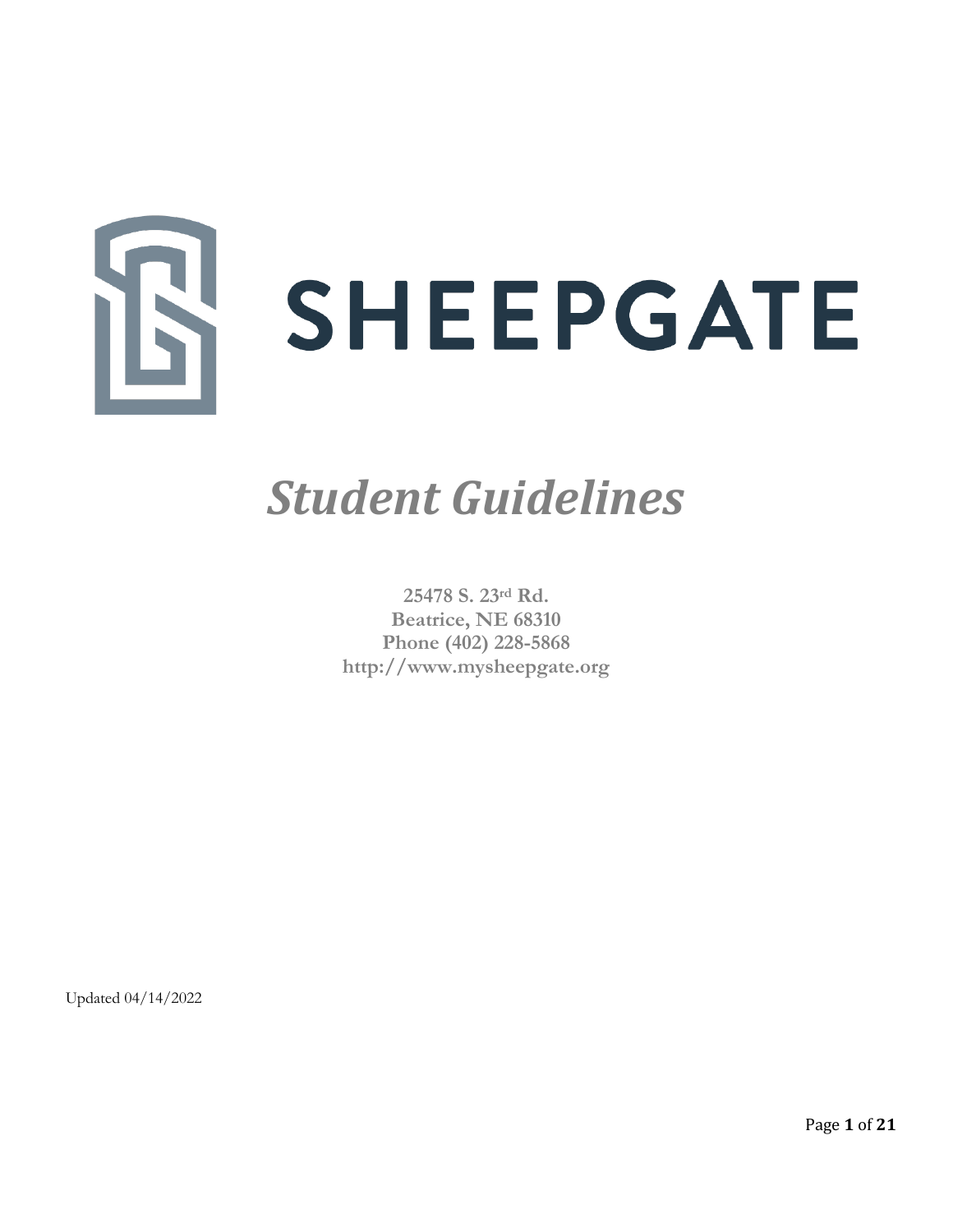# **TABLE OF CONTENTS**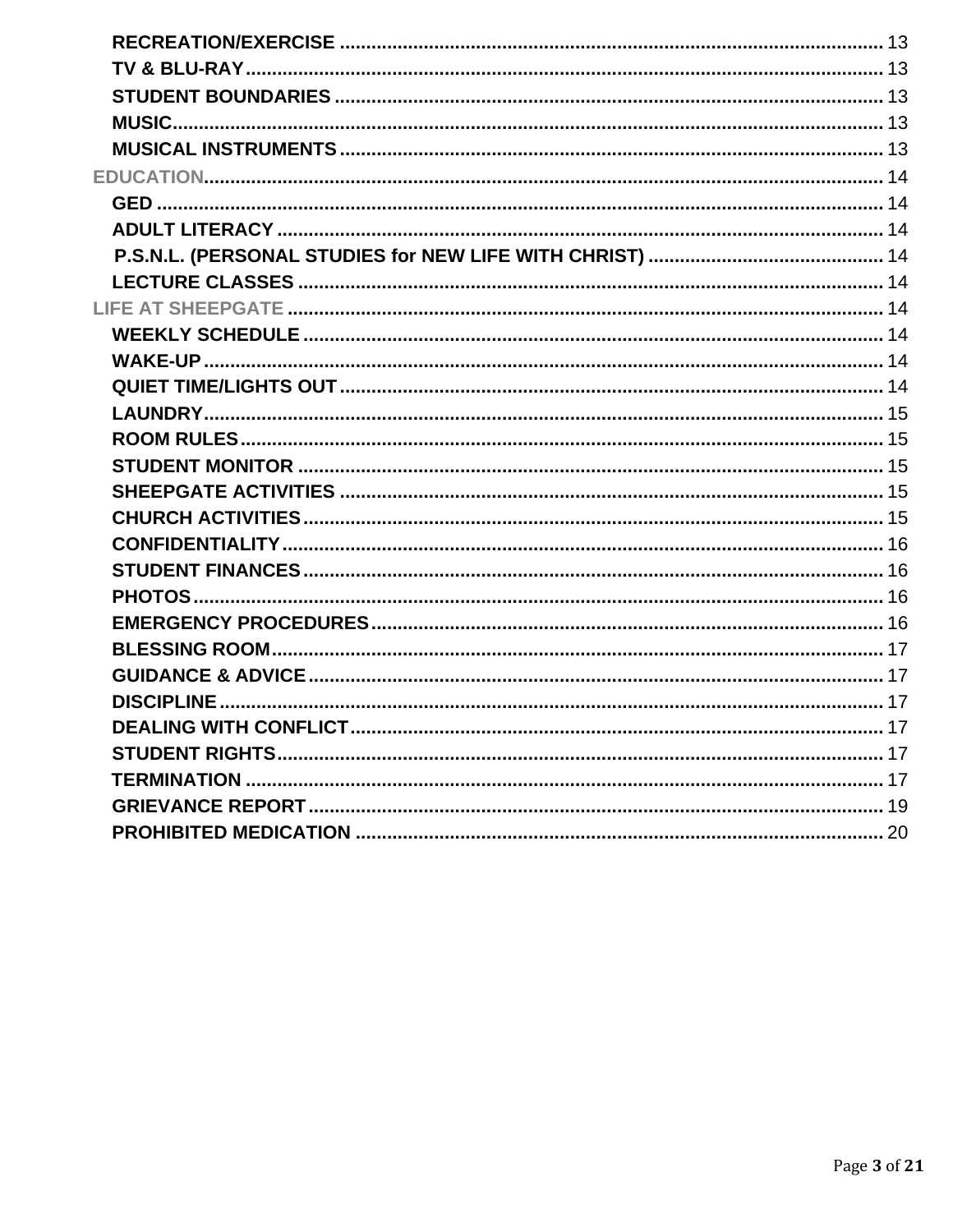# <span id="page-3-0"></span>**INTRODUCTION AND PURPOSE**

The purpose of Sheepgate, a division of Adult and Teen Challenge of the Midlands, is to reach and train women ages 19 and over who have life- controlling problems. Adult and Teen Challenge has a proven track record of unprecedented success for over forty years. This success is due to one thing: the power of Jesus Christ to completely deliver.

In light of that, the one essential for every student entering the program is a willingness to allow the Lord to work in her life through the ministry of the Sheepgate staff.

The following pages contain guidelines that have been developed in order to maximize the discipleship process. The guidelines are strict. They are not intended to make you miserable—they are designed for your protection and growth. They assist staff personnel in maintaining an orderly environment in which adults can live harmoniously. Without these guidelines, chaos reigns. With them, a structured environment is maintained in which everyone can grow together.

It is important to note that once you are accepted, you enter with the understanding that you plan to complete the entire program, which is a minimum of 12 months in length. If this is what you want, then Sheepgate is for you!

#### **DISCIPLESHIP STRUCTURE**

#### <span id="page-3-1"></span>✓ **Induction Phase**

This phase lasts approximately five months.

▪ The first two weeks of the program are the "adjustment period." During this time, you are not eligible for phone, letter or visiting privileges. However, you may place one five-minute call to immediate family, your pastor, an approved female Christian friend, or legal authorities within your first 24 hours. The adjustment period lasts for four weeks for returning students. Following the adjustment period, you are eligible for phone, letter, and visit privileges as outlined in theseguidelines.

#### ✓ **Training Phase**

This consists of two months of added responsibilities and more intense training.

#### ✓ **Re-Entry Phase**

This phase is at least five months long. During this phase, you will obtain full-time employment, maintain a personal budget, become involved in a local church, and serve others.

#### ✓ **Completion**

Successful completion of the residential program is recognized during a Completion Service in which family and friends join us to celebrate your accomplishment!

#### ✓ **Graduation**

Graduation is held annually in June. To be eligible for graduation, you must:

- Have completed the program at least 12 months prior.
- Maintain a good relationship with a local church.
- Maintain monthly contact with Sheepgate staff personnel.
- Receive positive evaluations from your Pastor and/or accountability partner.
- Demonstrate ongoing spiritual growth.

| <b>Program Timeline</b> |           |       |          |          |
|-------------------------|-----------|-------|----------|----------|
| Phase                   | Induction | 7-Day | Training | Re-Entry |
| Length                  | 5 months  | Pass  | 2 months | 5 months |

#### <span id="page-3-3"></span><span id="page-3-2"></span>**PROMOTIONS**

Our desire is to see your relationship with God grow strong—not just get you through a program. In light of that, the above timeline is a guide, but is not the final basis upon which you will be promoted to the next phase. You'll be evaluated regularly with regard to **commitment**, **cooperation**, **sincerity** and **yielding** to the Lord. These evaluations will be used in determining when you are promoted. Remember that Sheepgate is a *minimum* of 12 months in length.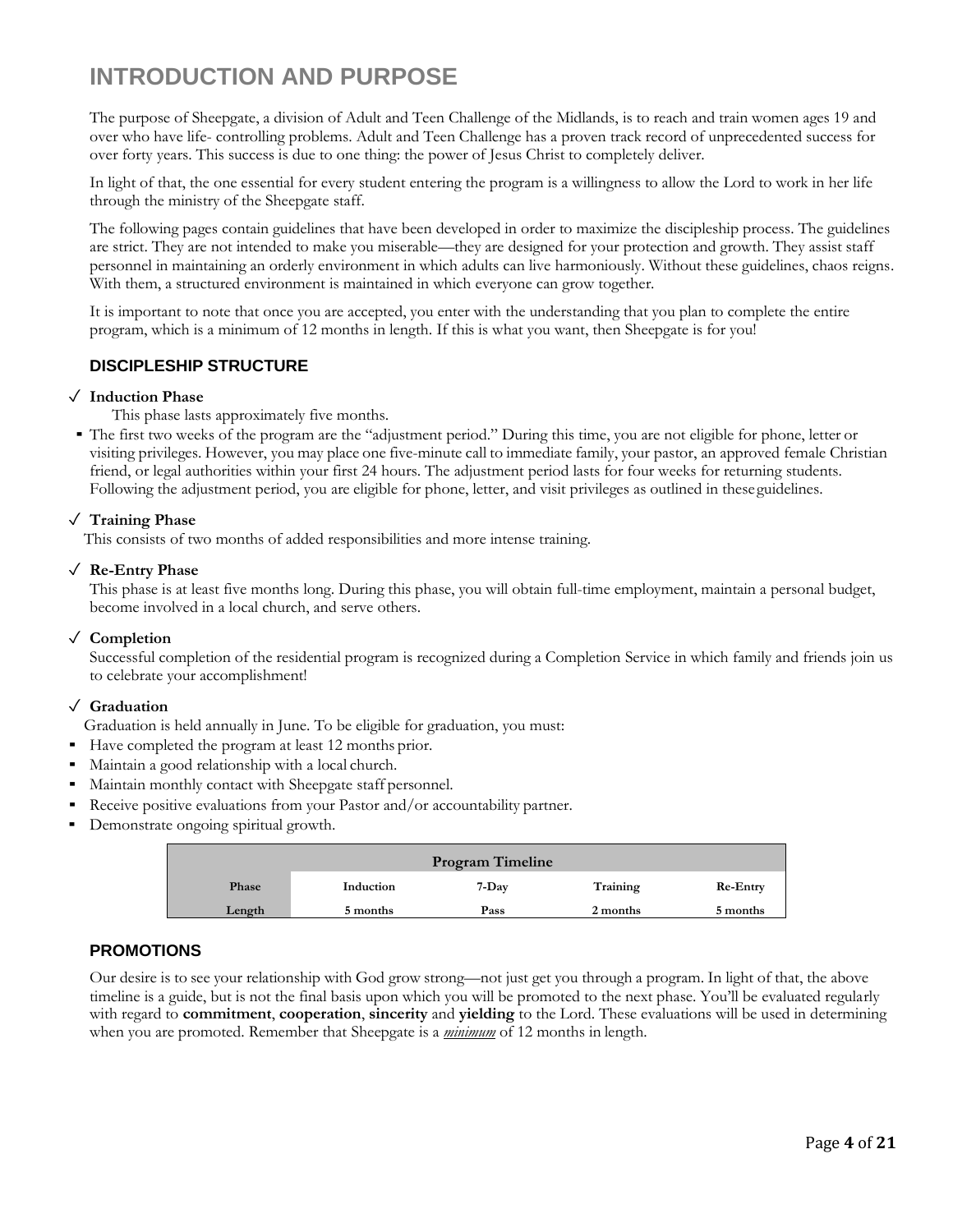# <span id="page-4-0"></span>**GENERAL GUIDELINES**

#### <span id="page-4-2"></span><span id="page-4-1"></span>**INDUCTION INTO SHEEPGATE**

- Letters of acceptance into Sheepgate are void 30 days after the date of that letter.
- There is a \$20 application fee due with every application submitted.
- You must have a valid driver's license (or state issued photo ID) to enter Sheepgate.
- You must have a Social Security card, or have applied for one to enter Sheepgate. If you don't have a card, you must provide proof that it has been applied for.
- You must have a physical exam, which has been completed within one month prior to your entry date. This includes blood work showing HIV and Hepatitis status, proof of Tetanus, and documentation of skin disorders. This is required prior to entering Sheepgate.
- Before entering Sheepgate, you must provide one of the following: 1) all test results, or 2) proof that the physical has been completed, and results are being sent to Sheepgate. Adequate proof consists of a signed doctor's statement submitted on prescription pad orletterhead.
- There is a \$750 entry fee due upon entrance in the Sheepgate program. This fee is non-refundable regardless of drop-out or dismissal. Debit/Credit Card, Cashier's Check, or Money Order payable to Sheepgate are acceptable forms of payment.
- You must provide proof of having earned a high school diploma or GED/HiSET. If you have not earned one of these, or cannot provide proof, you will be required to obtain your GED while in our program.
- Students entering the program will apply for food stamp subsidy while housed at Sheepgate. Participation is contingent on the student's eligibility with the State. Donors to Sheepgate help ensure you're not saddled with a monthly fee for our ministry services, and receipt of food stamps and other subsidies is a way to stretch those contributions. Assigned staff will coordinate this when you arrive, and unused food stamp cards will be returned to you when you leave the program.
- Everyone entering the program will undergo a complete search of person and possessions in order to eliminate any forbidden items. We also reserve the right to check your person or possessions or require you to submit to a Urine Analysis at any time.
- You will be required to submit to a drug-screen on induction day. We are not equipped to care for those in the withdrawal process and if necessary, can refer you to an appropriate facility. If the drug-screen returns positive, you will be asked to return in one week. If you have a prescription for psychotropic medication, you will test positive. However, a note of transition from your physician will confirm to us that this is acceptable. If you do not have a transition note, you will not be accepted until this is acquired. There will be a \$5 charge for each failed drug-screen. Speak to our Admissions Coordinator about this.
- Money brought with you will be kept in our safe, under your name. The remaining balance, if any, will be returned when you leave Sheepgate.
- Sheepgate conducts an annual fund-raising event in which all students participate. We provide necessary guidelines, training, and resources for this event, and will present more details as the event draws near.

#### **NECESSARY ITEMS**

- <span id="page-4-3"></span>• You will have 30" of hanging space (hangers are provided) and two storage containers for your clothing.
- Dress, casual, and work clothing. Please refer to the Dress Code section for specific clothing items needed as well as those not permitted.
- Do not bring more than you will need! Anything that will not fit in these space will be shipped back at your expense. We do not have storage space for excess clothing and personal items and will not be responsible for items left in the case of termination.
- You will need paper, writing materials, envelopes and stamps. Bibles are provided if you don't have one.
- Basic hygiene products (deodorant, soap, shampoo, etc.) must be able to fit in a storage container provided by Sheepgate. Extra hygiene products may be stored in the storage container under your bunk as long as it is kept neat and orderly.
- Shower shoes.
- Leather or heavy duty Nylon work boots.
- Personal handheld CD players with headphones are permitted, but cannot include a built-in-radio. iPods and mp3 players are not allowed.

#### <span id="page-4-4"></span>**FORBIDDEN ITEMS & ACTIONS**

Sheepgate is a Christian discipleship program—it is not a treatment program or rehab facility. We utilize biblical principles to identify and deal with root issues leading to sin. In light of that, anything that might contradict biblical truth is not permitted. This includes personal clothing items, music, pictures and keepsakes, as well as relationships and contact with certain people who might be a detriment to your walk with the Lord.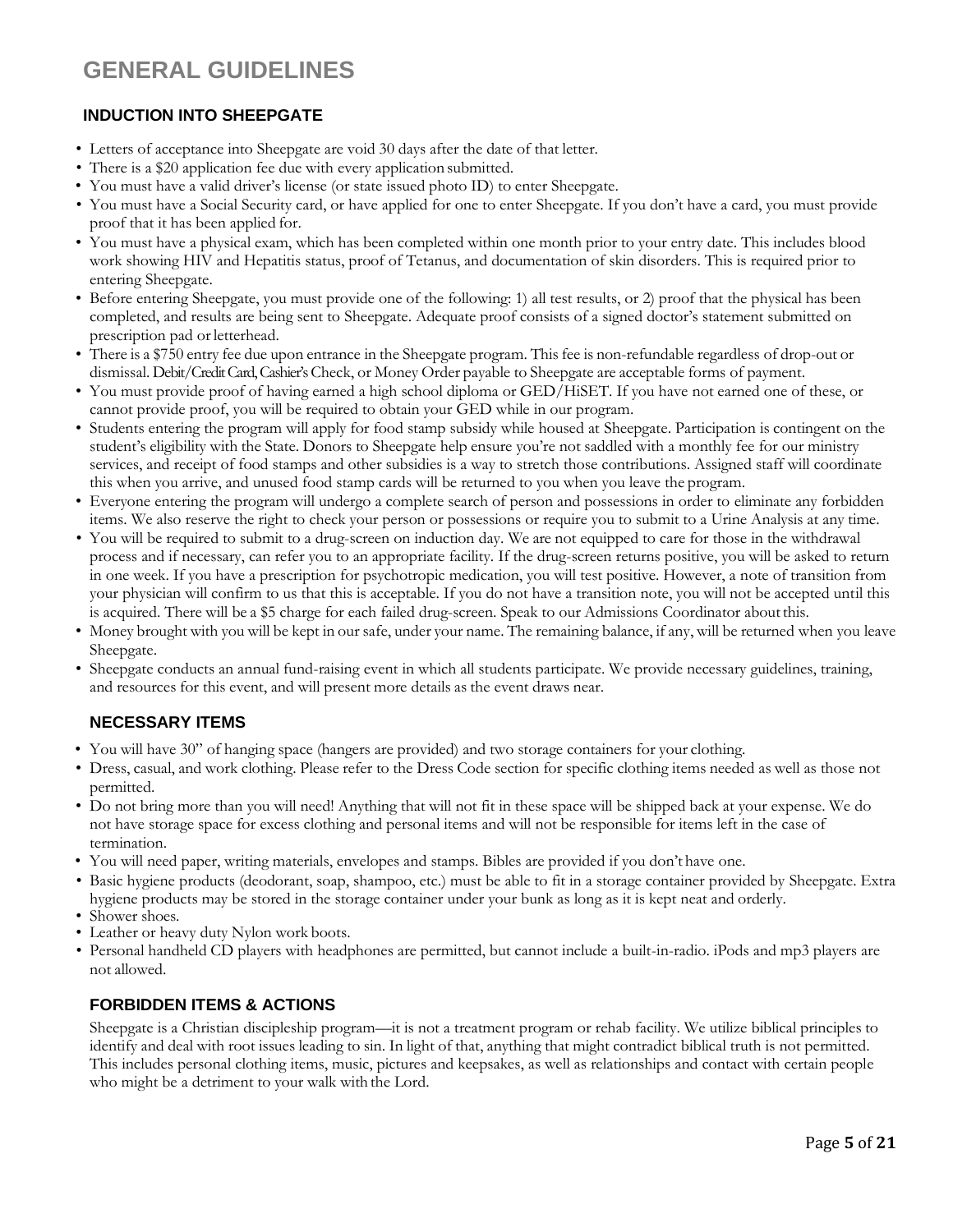It's been said, "If you always do what you've always done, you'll always get what you've always gotten." Our intention is not to control your life, but to establish an environment where you can make a break with things that have held you back, and begin to live your new Life in Christ. In light of that, listed below are some of the forbidden items and actions.

The following actions are forbidden:

- Leaving Sheepgate property unless accompanied by staff.
- Back-talk or arguing with staff.
- Physical or verbal abuse of anyone.
- Possessing, and/or playing secular music.
- Name-calling.
- Grumbling or complaining of any kind.
- Stealing.
- Touching children of staff, students, or visitors.
- Abusing or damaging Sheepgate property.
- Giving, trading, or buying items for or fromstaff.
- Moving furniture or other items in the building without permission fromstaff.
- Relationships with the opposite sex outside of spouse and family.

The following items are forbidden:

- CD's or audio tapes.
- Perfume/Body Spray
- Cell phones.
- Musical instruments.
- Books other than the Bible and/or personal journal.
- Magazines or newspapers.

\*If you have any of these items at intake or at any other time during the program they will be confiscated and will not be returned to you.

The following behaviors may result in dismissal:

- Lying or deceit of any kind.
- Assaulting staff or students.
- Encouraging other students to drop out.
- Talking to other students about suicide or attempting suicide.
- Leaving the property unless accompanied by staff.

### <span id="page-5-0"></span>**FEES**

Students will need money on account for travel, education and miscellaneous expenses. Fees are handled differently than contributions. Contributions are optional gifts given to Sheepgate to be used for general operations or specific capital projects. Contributions are not committed to the care of a particular student or his needs, therefore, the donor will receive a taxdeductible receipt for their gift.

Fees are specific, required expenses which are applied toward a particular student's needs. Because fees are involuntary, payees are not eligible for tax-deductible receipts for payment.

#### <span id="page-5-1"></span>**TRANSPORTATION**

When you need Sheepgate to provide transportation to personal appointments, money will be withdrawn from your account. • The mileage rate is based on the current year IRS reimbursement figure.

- Charges are per-student, regardless of how many are transported at one time.
- Mileage is based on MapQuest routes from 25478 S 23rd Rd. in Beatrice; drivers may or may not drive that route.
- Miles are rounded up or down.
- Signatures on your account register will document the withdrawal date, amount, and reason for the transaction.
- The driver will complete a carbon receipt following each trip. A copy will be provided to you for your records.
- If family or others handle transportation, you may be subject to drug, alcohol and nicotine testing upon return. There will be a \$5 charge for this testing.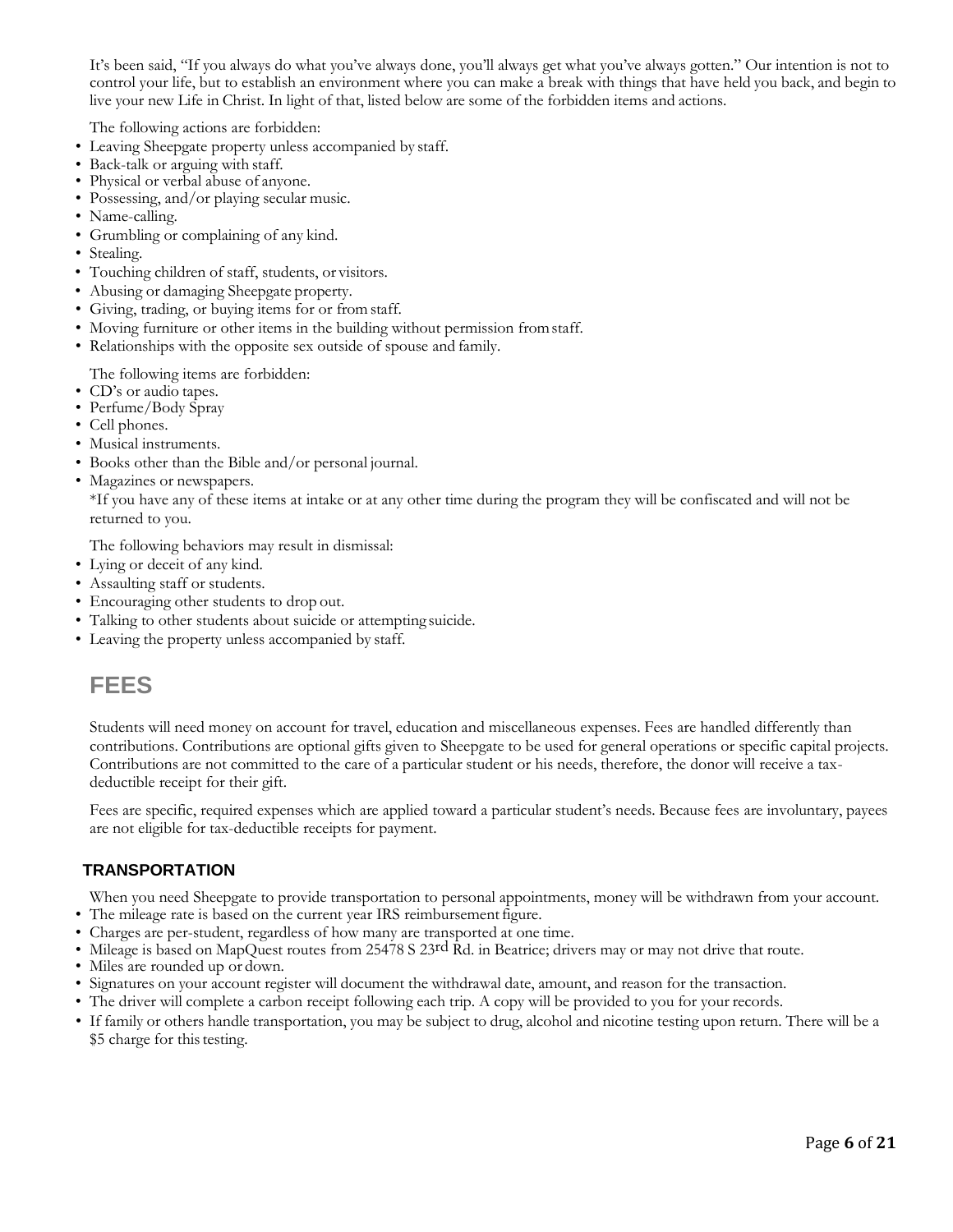#### **EDUCATION**

<span id="page-6-0"></span>• If you have not received a high school diploma, GED, or completed HiSET prior to entry into Sheepgate, you will be required to obtain a GED through weekly classes, homework assignments, and tests.

#### **MISC. FEES**

<span id="page-6-1"></span>• You will be responsible for payment of damage to Sheepgate property or property owned by others.

# <span id="page-6-2"></span>**HEALTH, HYGIENE & APPEARANCE**

#### **HEALTHCARE PRECAUTIONS**

- <span id="page-6-3"></span>• Students with coughs and colds are not permitted in the kitchen.
- You are required to wear rubber gloves when cleaning bathrooms. Food Service gloves are required when working in the kitchen.
- You are required to shower daily. Showers may be taken only at pre-arranged shower times. Sheepgate provides a laundered towel for each shower you take.
- You may not walk around in bare feet at anytime.
- Sheepgate provides a new pillow for you upon programentry.
- Each bunk is fitted with linens. The liner is disinfected once the bunk has been vacated, and sheets, pads and bedspreads are laundered weekly.
- You also have a laundry basket assigned to you. This is disinfected weekly at your scheduled laundry time.
- You are not to use other students' personal hygiene products including soap, deodorant, hair products, combs, razors, tweezers, etc.
- Staff personnel have access to phone numbers to summon medical aid and treatment in the case of a serious emergency.
- You will be given the opportunity to enroll in a major medical health care policy upon program entry. This is to offset the costs of medical expenses should you be injured or become seriously ill during the lifetime of the policy. You may accept or decline this coverage, in writing. You will be responsible for all policy premiums if you choose to accept this coverage.

#### <span id="page-6-4"></span>**HIV+ POLICY (and other blood borne diseases)**

Sheepgate does not discriminate against those who are HIV positive in our admissions procedures. Because a large number of intravenous drug users have been infected by the HIV virus and other disorders, at any given time there may be one or more students enrolled that are HIV positive, or infected with other diseases. This center does not require students who are HIV positive to notify other students of their HIV status.

Sheepgate is not a medical care facility and is unable to provide medical supervision. Therefore all students desiring entrance into Sheepgate must be in good health and able to participate in all activities. If your health deteriorates to the point where you are no longer able to participate in the daily activities or your medical condition requires supervision, you will withdraw yourself from Sheepgate.

All students will be required to pay for any medical services at the time of treatment.

#### <span id="page-6-5"></span>**SICKNESS, DENTAL & MEDICAL CARE**

- It is your responsibility to notify staff personnel when you are sick.
- Scripture teaches that it is the responsibility of the sick to call for prayer by spiritual leaders. If you're not feeling well, please ask staff personnel to pray for you.
- It is the responsibility of staff personnel to determine appropriate treatmentby: -Taking your temperature. -Making a visual examination for credible signs of illness.
	- -Consulting a physician if necessary.
- Many times the Lord heals right away, and other times He uses physicians and other healthcare professionals. If you need a doctor, see the Dean of Student Affairs. She will arrange all healthcare appointments for you—you are not to schedule these on your own.
- If you have pre-arranged appointments prior to entering Sheepgate, tell the Intake Coordinator, so we can make appropriate arrangements.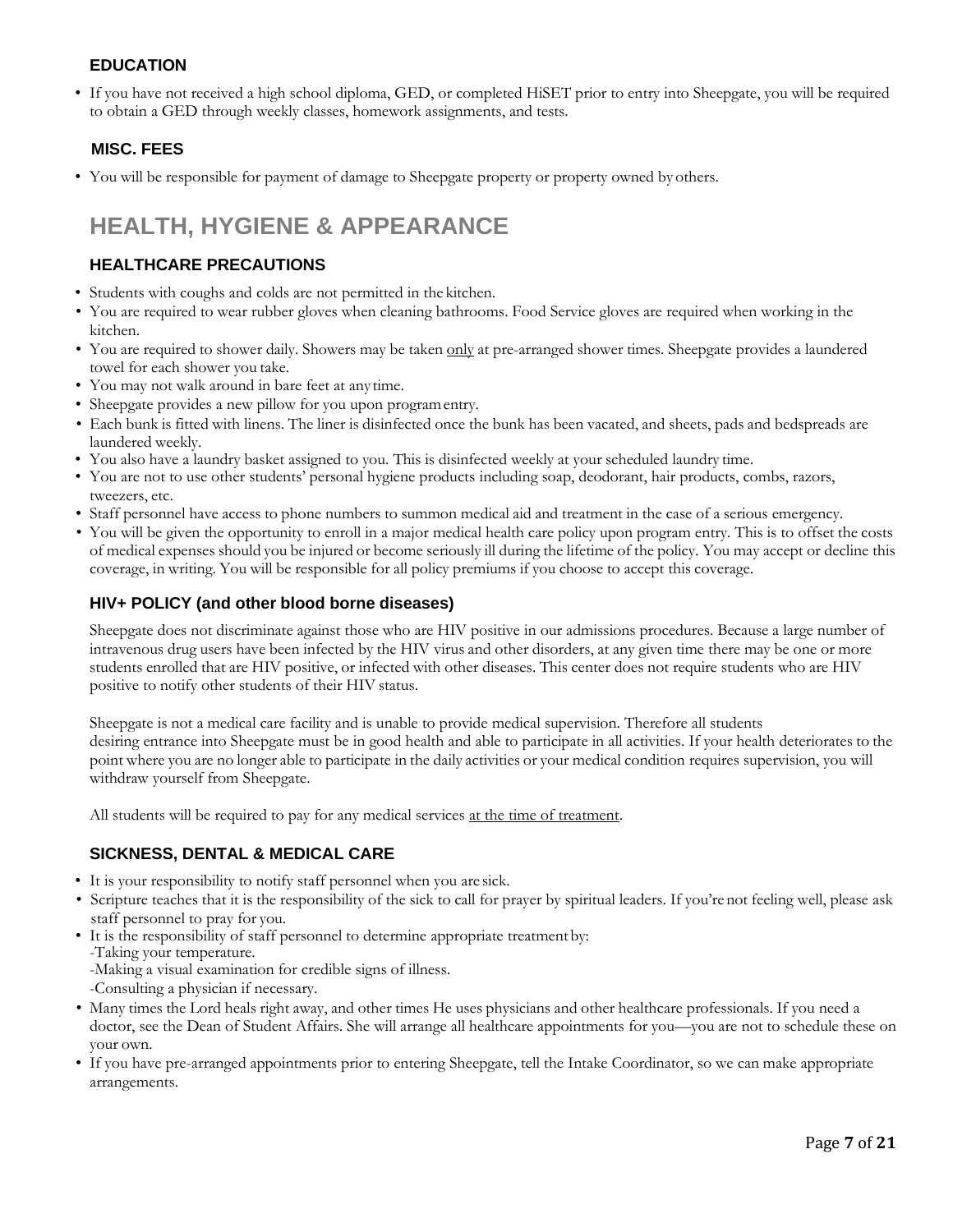- Unless you're extremely sick, for example, vomiting or severe diarrhea, you will be expected to be showered and dressed every day. If you are still too sick to take part in the day's activities, you may return to bed with prior approval from staff personnel on duty.
- When you are sick, you will remain in your room all day, except to use the restroom. Meals (consisting of broth and crackers) will be brought to you.
- You are not to visit with other students.
- You may not lay hands on other students or staff personnel unless you have permission fromthem.
- Notify staff personnel immediately in the case of discharge (vomiting, bloody nose, bleeding cuts, etc.).

Our primary objective is to help people grow spiritually, which means we often minister to physical needs. However, in the process of ministering to hurting people, we don't want to leave health-care providers holding the bill. To accomplish both objectives, we observe the following guidelines:

#### **Before medical care is needed**

- As part of the interview process, applicants are advised to have a verifiable means of payment in the event medical or dental care is necessary. Absence of these means does not necessarily equal non-acceptance into the program, but brings awareness to a possible problem if care is needed.
- Applicants may be covered under a health-care plan carried by their parents, spouse, employer, or other persons. Information related to this should be copied and noted in the student file.
- Applicants are offered the option of enrolling in an individual health care plan as part of the post-admissions process.
- Once in the program, advisors should question advisees as to how they might pay for care if necessary.

#### **Emergencies**

- In emergencies, call 911.
- Document everything pertaining to emergencies including date, time, and location of the emergency, witnesses, actions taken immediately following the emergency, etc.
- First-aid kits are located in all multiple-passenger vehicles. They're also in various locations throughoutthe building. In addition, staff on-duty has access to basic first-aid supplies.

#### **Non-Emergencies**

- We utilize free health-care providers where possible.
- If a free provider is not an option, and the student is covered by a health-care plan, Program Staff will set up an appointment.
- Appointments will be scheduled by Program Staff outside of chapel and classroom time.
- Students are not allowed to schedule their own appointments or follow-ups.
- We will not schedule medical appointments if the student does not have a verifiable means of payment.
- Sheepgate staff are to transport students to medical appointments and sit with them during the appointment.
- To verify results the diagnosis and plan of treatment, staff is to have personal contact with the physician or healthcare provider during or immediately following the appointment (prior to leaving the clinic).
- Staff should receive paperwork from the provider following the appointment (diagnosis, prognosis, prescriptions, and other papers).
- If sample medications are provided, they need to be accompanied by the physician's signed and dated prescription on a prescription pad or letterhead.
- If a prescription is advised, it must be written on the physician's prescription pad.
- If the prescription is to be filled, advisors will accompany the student into the pharmacy for verification purposes.
- The filled prescription will be given to the advisor, who will get it entered into the med cabinet, and make sure appropriate paperwork is completed.
- <span id="page-7-0"></span>• Refer to the Health, Hygiene, and Appearance section of the Student Guidelines for more information.

#### **MEDICATIONS**

- When you need medication, you are responsible for asking staff personnel on duty at med-call.
- A detailed log of medications taken while enrolled in Sheepgate will be kept for each student.
- Staff personnel will have a current list of students requiring prescription medications in the medication room.
- Med-call is conducted at breakfast, lunch, dinner, and bedtime. Special consideration will be made for prescription medications that must be taken at other times.
- Medications (prescription and over-the-counter) are to be taken according to label directions only. No extended use of over-thecounter medication that conflicts with the directions on the bottle will be allowed without first seeing a physician, and receiving signed doctor's orders on prescription pad or letterhead.
- You are required to take and complete all prescriptions unless released by a medical doctor. This written release must be submitted to Sheepgate, and will be kept in your file.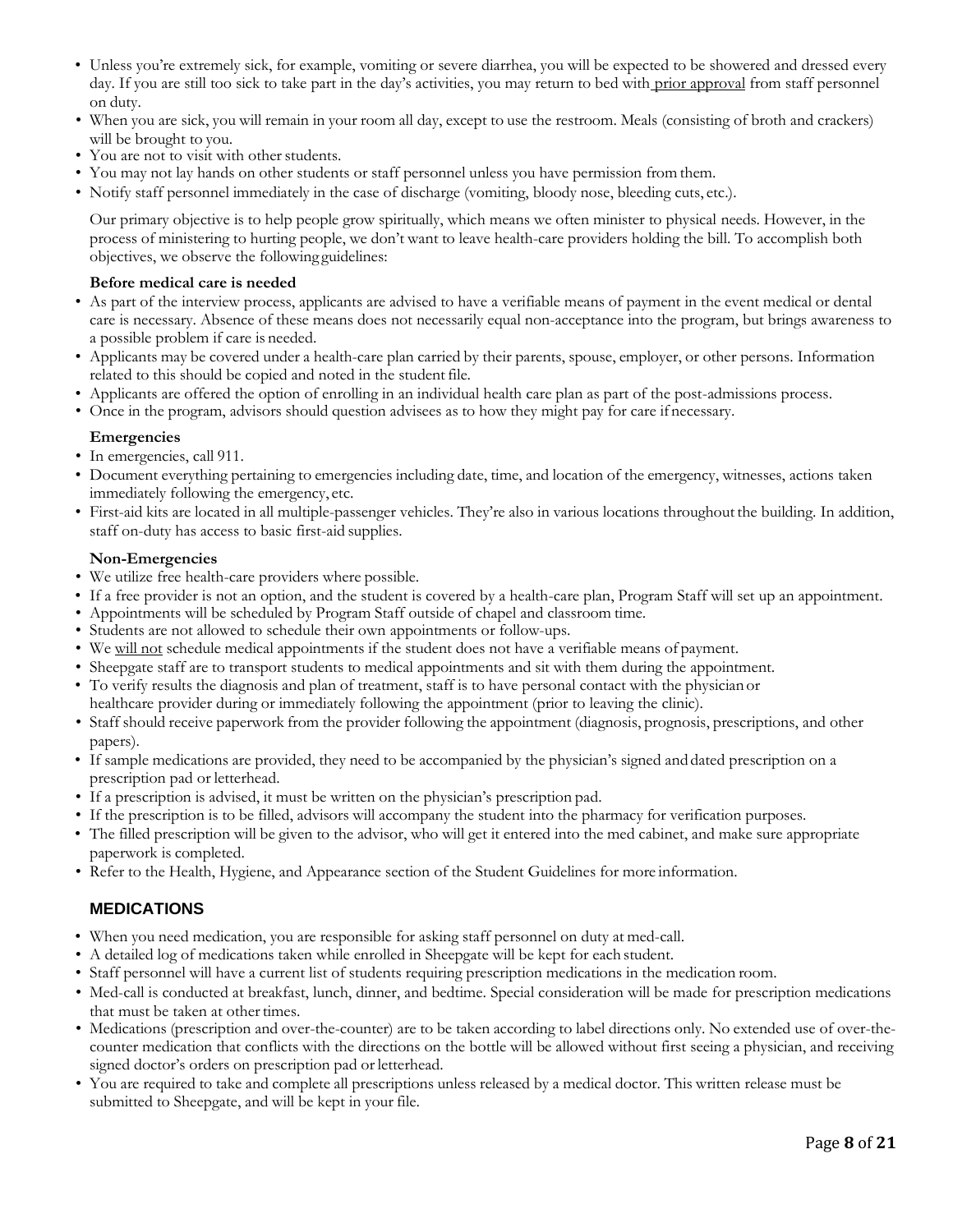- All medications (prescription and over-the-counter) must be in their original containers with label directions and prescription information legible.
- Non-prescription creams and ointments may be stored in your hygiene bin on the dorm floor only.
- Medication samples must include signed doctor's orders on prescription pad or letterhead.
- Multiple medications must be stored in separate containers.
- Multi-vitamins, antacids, decongestants, etc. will be locked in the medication room and dispensed by staff personnel.
- You will not be allowed to take non-prescribed medication without approval from Student Affairs.
- You may not take energy producing or muscle enhancing products without a doctor's prescription.
- All oral medications are to be taken at med call, in the presence of a staff member.
- If the medication requires water, bring it with you tomed-call.
- Narcotic pain relievers are NOT permitted. See attached Prohibited Medications
- Inhalers and external medication may be kept by the student with approval of staff personnel.
- Medications prescribed for one student will not be administered to another student or employee.
- Sheepgate policy concerning psychiatric medications is that we desire you to wean off them with your doctor's approval and written permission.
- Unused, outdated, or recalled drugs are disposed of in a manner that assures they cannot be retrieved.

#### <span id="page-8-0"></span>**HYGIENE**

- Sheepgate policy is that your hygiene and appearance be appropriate for the environment you're in(chapel, work time, etc.).
- You may not cut your own hair or another student's hair without written permission from a Program Staff each time.
- Hair coloring will be allowed, but must be a natural hair color (no drastic coloring).
- Showering and brushing of teeth are to be done daily.
- Shower accommodations include a private shower. A Program Staff will assign your location and time to shower when you enter the home.
- Showers are to be no more than 15 minutes in duration. After you get dressed you are to return to your room to finish getting ready (hair, makeup, etc.) to free up the restroom.
- No showers are allowed before 5:00am and after 9:30pm.
- You should not be around other students while nude. In addition, you may not sleep nude and shorts or pants are required anytime you're out of bed.
- You must wear undergarments during the day.
- Shower are posted and assigned on intake day.
- Towel laundry policy is as follows:
- •Others may not get towels for you.
- •You are allowed one towel per shower.
- <span id="page-8-1"></span>•Personal hair wraps may be worn to the bedroom. Students are responsible for laundering hair wraps.

#### **DRESS & APPEARANCE**

Part of beginning a new life includes looking and dressing the part. As a Christian, you represent Christ all the time, not just while you're at Sheepgate. The dress code applies at all times, including your visits and passes. All clothing is subject to staff approval.

| <b>Prohibited Clothing</b>                              |                                          |  |  |  |
|---------------------------------------------------------|------------------------------------------|--|--|--|
| Low-riding, sloppy jeans                                | Tight-fitting clothes                    |  |  |  |
| Bath robes                                              | Excessively worn clothing                |  |  |  |
| Cutoff jeans                                            | Shorts not reaching at least mid-thigh   |  |  |  |
| Body piercings                                          | Bandana & Du-rag                         |  |  |  |
| Clothing with sexual, alcohol, or drug and gang related | Shirts revealing cleavage, belly, or bra |  |  |  |
| pictures, wording, or innuendo                          | straps                                   |  |  |  |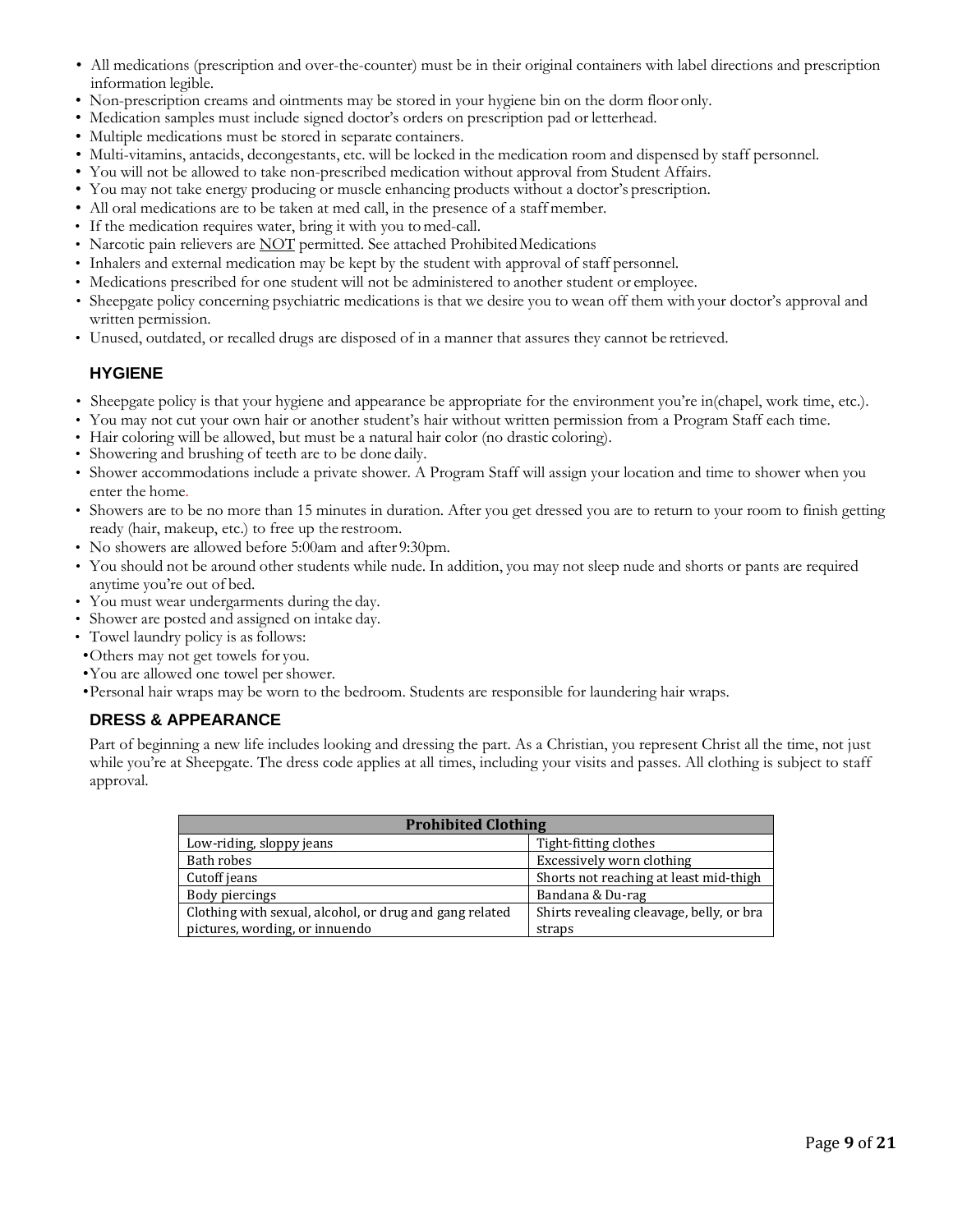<span id="page-9-0"></span>

| <b>Dress Code</b>                        |                           |                           |                           |                           |         |                  |
|------------------------------------------|---------------------------|---------------------------|---------------------------|---------------------------|---------|------------------|
| $x = Required$<br>$J = Optional$         | Sun. AM                   | Sun. PM                   | <b>PM</b> Bible<br>Study  | Classroom<br>& Chapel     | Leisure | <b>Work Time</b> |
| Dress slacks/Dress/Skirt                 | $\boldsymbol{\mathsf{x}}$ | $\boldsymbol{\mathsf{x}}$ | $\boldsymbol{\mathsf{x}}$ |                           |         |                  |
| Tie                                      |                           |                           |                           |                           |         |                  |
| Nice jeans                               |                           |                           |                           |                           |         |                  |
| Old jeans                                |                           |                           |                           |                           |         |                  |
| Clothing with tears, holes,<br>& patches |                           |                           |                           |                           |         |                  |
| Shorts (no cutoffs)                      |                           |                           |                           |                           |         |                  |
| <b>Cotton sweatpants</b>                 |                           |                           |                           |                           |         |                  |
| Collared shirt (tucked in)               | $\boldsymbol{\mathsf{x}}$ | $\boldsymbol{\mathsf{x}}$ | $\boldsymbol{\mathsf{x}}$ | ×                         |         |                  |
| Nylon sweatpants (slicks)                |                           |                           |                           |                           |         |                  |
| T-shirt                                  |                           |                           |                           |                           |         |                  |
| <b>Belt</b>                              | ×                         | $\boldsymbol{\mathsf{x}}$ | ×                         | $\boldsymbol{\mathsf{x}}$ |         |                  |
| Dark socks                               | $\boldsymbol{\mathsf{x}}$ | $\boldsymbol{\mathsf{x}}$ | ×                         |                           |         |                  |
| Dress or casual shoes                    | ×                         | $\boldsymbol{\mathsf{x}}$ | $\boldsymbol{\mathsf{x}}$ |                           |         |                  |
| <b>Athletic shoes</b>                    |                           |                           |                           |                           |         |                  |
| Sandals (not flip-flops)                 |                           |                           |                           |                           |         |                  |
| Hats (outside)                           |                           |                           |                           |                           |         |                  |
| Sunglasses (outside)                     |                           |                           |                           |                           |         |                  |

### **RELATIONSHIPS & COMMUNICATIONS**

#### <span id="page-9-1"></span>**DIVORCED OR COMMON LAW MARRIAGE**

- While at Sheepgate, you may communicate with your legal spouseonly.
- We recognize there are certain situations where divorced couples need to communicate for various reasons. See one of the Program Staff if this if necessary.
- Sheepgate does not recognize common law marriages. Communication in these instances is not allowed.
- You may not have contact with boyfriends or fiancés.
- If you have children with a partner or former spouse, you may see your children during pre-arranged visits without the other parent present.

#### <span id="page-9-2"></span>**STUDENTS' CHILDREN VISITING**

It is your responsibility to supervise your children while they are visiting. Sheepgate staff personnel and students are not available for childcare.

#### <span id="page-9-4"></span><span id="page-9-3"></span>**CO-ED RELATIONS**

Men are not the enemy. That may seem obvious, but it needs to be said in light of our guidelines concerning co-ed relations. The intention here is to help you "guard your heart" as the Bible says. The problem is not the opposite sex. The Bible makes it clear that the problem is our heart. While God works on your heart, here are some guidelines to help you as you grow:

- Conversations with men other than immediate family are to be kept to a minimum. A simple greeting as you pass by is sufficient.
- If someone tries to communicate with you outside of this guideline, don't be rude—politely withdraw yourself from the situation.
- Wisdom dictates that you not be in the same room with men other than immediate family without staff personnel present.
- In group activity, keep the conversation relevant to the activity of that group.
- At mealtime, make sure you're not seated at a table alone and interact with everyone at the table.
- If you are struggling with an attraction, discuss it with a Program Staff or a mentor.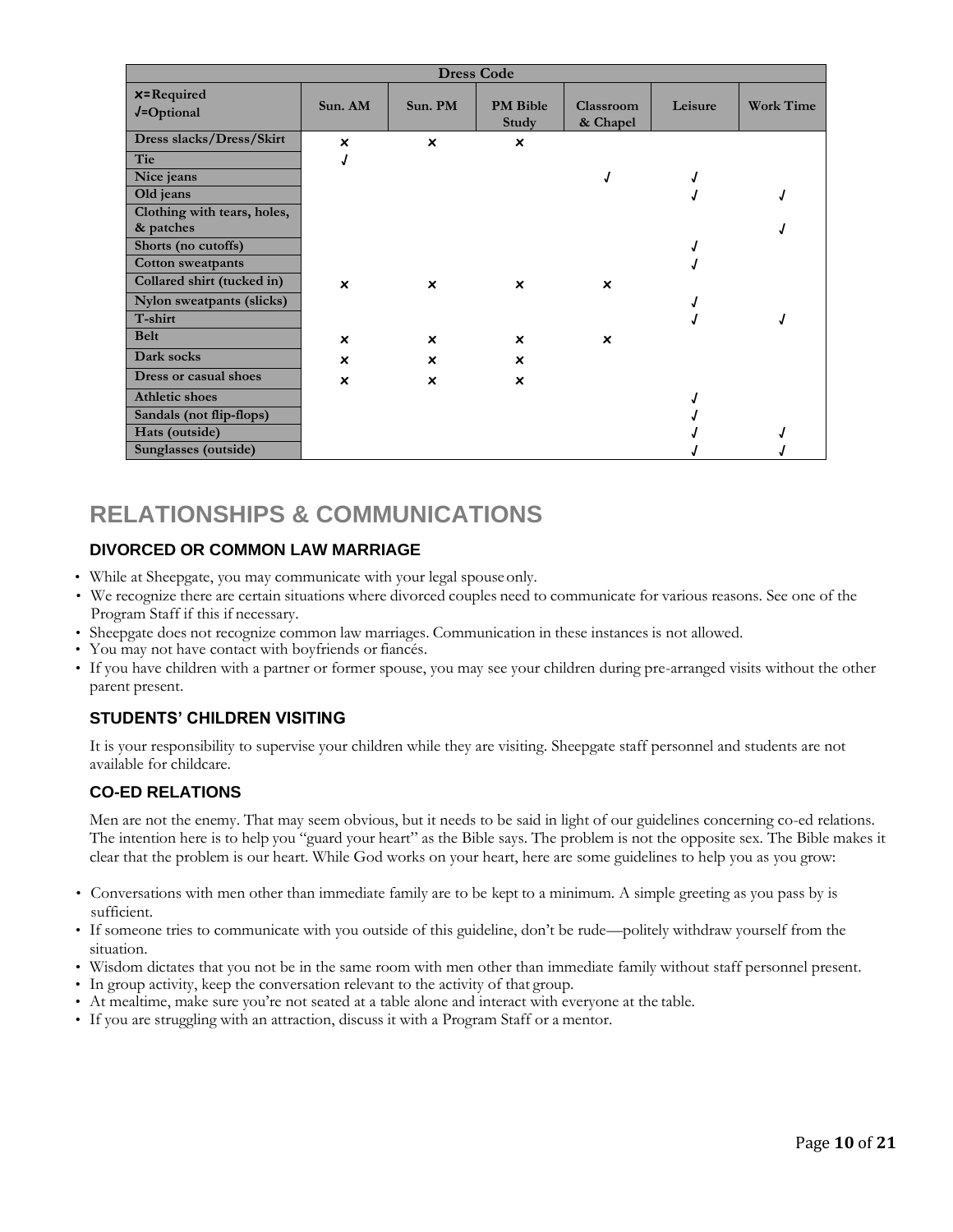## <span id="page-10-0"></span>**VISITS & PASSES**

#### **OFF-CAMPUS VISITATION GUIDELINES**

<span id="page-10-1"></span>• Submit a request to the Program Director two weeks before you wish to have it approved.

| <b>Visit Request Deadline</b> |     |     |                      |                       |     |              |
|-------------------------------|-----|-----|----------------------|-----------------------|-----|--------------|
| Sun                           | Mon | Tue | Wed                  | Thu                   | Fri | Sat          |
|                               |     |     |                      | Requests<br>Submitted |     |              |
|                               |     |     | Requests<br>Returned |                       |     |              |
|                               |     |     |                      |                       |     | <b>Visit</b> |
| <b>Visit</b>                  |     |     |                      |                       |     |              |

- Visits for holidays will be handled on an individual basis. You must submit a special request to the Program Director at least two weeks in advance.
- Visitors are subject to Sheepgate guidelines while oncampus.
- OUT visits are Saturday or Sunday beginning at 8am off property returning to check-in with staff by 5pm.
	- There will be no visits for students who are in their first month
		- Students in their second month through re-entry may have two OUT visits per month
- All items brought into the Center must be checked by staff
- You must leave for your OUT pass before we leave for church Sundaymorning.
- Students in the training phase may apply to take other students on Out-Visit's with them. However, allstudents involved must submit visit requests and not all requests are approved.

#### <span id="page-10-2"></span>**PASSES**

- You are eligible for your first 7-day pass (seven 24-hour periods) after satisfactorily completing the Induction Phase and receiving favorable evaluations.
- We may require a 3-day pass (three 24-hour periods) after satisfactorily completing the Training Phase and receiving favorable evaluations. Depending on how the 7-day pass went, what the student is dealing with, and family concerns, this additional pass may be available.
- Pass requests are to be completed at least one month prior to your anticipated pass date.
- Prior to applying for a pass, you must be current on all class work, and have demonstrated a cooperative attitude and desire to grow spiritually.
- If you are on probation or parole, your probation officer must submit written approval for you to leave Sheepgate during this time.
- You are to leave and return from your pass during regular businesshours.
- You will be required to submit to drug and alcohol tests as well as other drug tests upon return from your passes. Sheepgate reserves the right to conduct random drug tests when necessary.

## <span id="page-10-3"></span>**MAIL & PHONE CALLS**

Mail and phone calls are subject to approval of staff personnel at all times. The privilege level you enjoy here is contingent on your personal growth, cooperation, attitude, and desire to grow spiritually. In addition, any relationship that has the potential to prove detrimental to your spiritual growth may be terminated.

<span id="page-10-4"></span>An approved contact list for mail, phone calls and visits will be completed upon entrance. The list may include immediate family members, pastoral staff, legal contacts and up to three female Christian friends. These will be the only people with whom you may have contact while here. The list is subject to revision.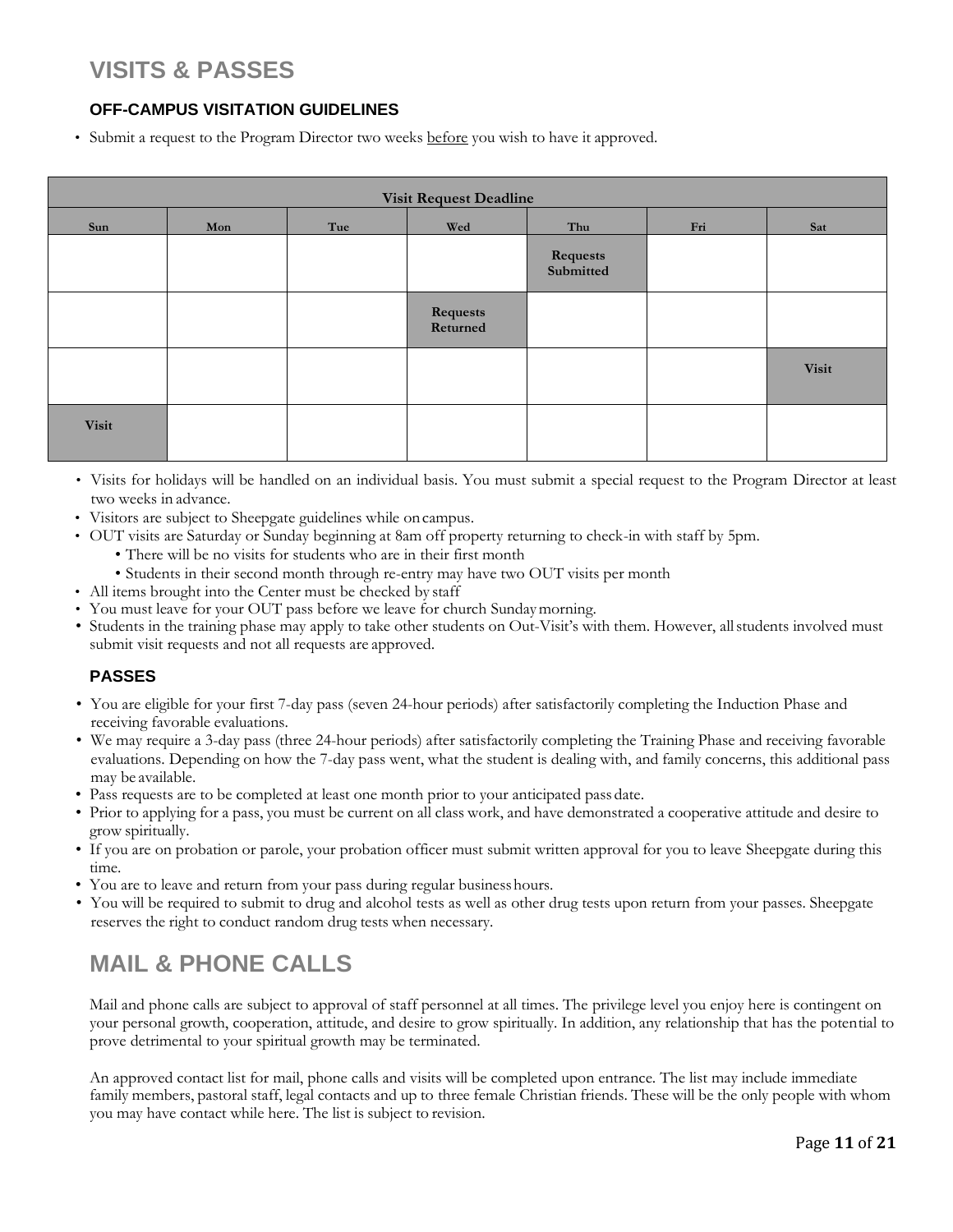#### **PHONE POLICY**

There will be no incoming calls on weekdays, except in emergency situations. If you receive an incoming call, a message will be taken and you can return the call at your designated phone call time. However, weekend calls will be permitted and directed to you according to guidelines detailed below.

- Staff personnel must approve all incoming and outgoing mail.
- Calls are limited to 15 minutes each.
- Calls exceeding your given limit will result in a loss of phone privileges for one week.
- All students will have one outgoing phone call Monday through Friday that will be assigned on their intake day.
- All students will receive a second outgoing phone call when they have entered into the training phase of the program.
- Married students or students with children may receive one incoming and place one outgoing call (to different people) on Saturday and Sunday. Calls must be with your spouse or children only.
- Single students or those with no children are permitted one incoming call on Saturday and one on Sunday.

#### <span id="page-11-0"></span>**MAIL**

- Staff personnel must approve all incoming and outgoing mail.
- All mail will be opened by staff personnel prior to forwarding to you.
- You may write or receive an unlimited number ofletters.
- You may not sign for mail or package deliveries.
- Outgoing letters must be given to staff. Envelopes must be properly addressed, stamped, and unsealed.
- Cards and packages from those not included on your approved list will be reviewed by staff personnel.

### <span id="page-11-1"></span>**WORK THERAPY**

#### <span id="page-11-2"></span>**GENERAL GUIDELINES**

Work Therapy is a significant portion of the discipleship process. Work Therapy is a series of short-term, supervised work assignments students perform during their time at Sheepgate. During the course of this Program, Sheepgate staff members interact with students in the process of reforming and maturing their character, overcoming sinful addictive patterns of behavior, and adopting a productive livelihood. The benefits derived by students are not compensation and in-kind benefits, but (1) awareness of sin and the need for regeneration, repentance, forgiveness, recovery, (2) freedom from reliance on controlled substances, (3) learning the value of and respect for authority, (4) developing habit patterns of regular schedule, work responsibility, and performance accountability which are foundational to being a productive and responsible citizen.

Although work assignments may provide Sheepgate with some offsetting revenue, any contributions or other funds received are used to help cover the cost of staffing, operating the Work Therapy Program, and delivering other rehabilitating services to students.

Typical work detail includes tasks such as building maintenance, volunteering in the community, yard work, food service and housekeeping.

- Return tools, cleaning supplies and utensils to their proper place and clean up your work area when finished.
- See your crew leader when you finish an assigned task.
- When working off-site, students are representatives of Sheepgate and are to be respectful of rules & guidelines set out by those we are serving.
- Leaving an off-campus jobsite will result in immediate termination from Sheepgate.
- The Bible admonishes that those who won't work, won't eat. Failure to work to your full potential may result in the loss of a meal.

### <span id="page-11-3"></span>**FOOD SERVICE**

#### <span id="page-11-4"></span>**MEALS**

- You are expected to be present at all meals.
- Food may not be taken from the dining room unless approved by a Ministry Partner.
- Complaining about the food may result in a discipline.
- Promptly take your dishes to the dishwasher or designated area when you've finished your meal.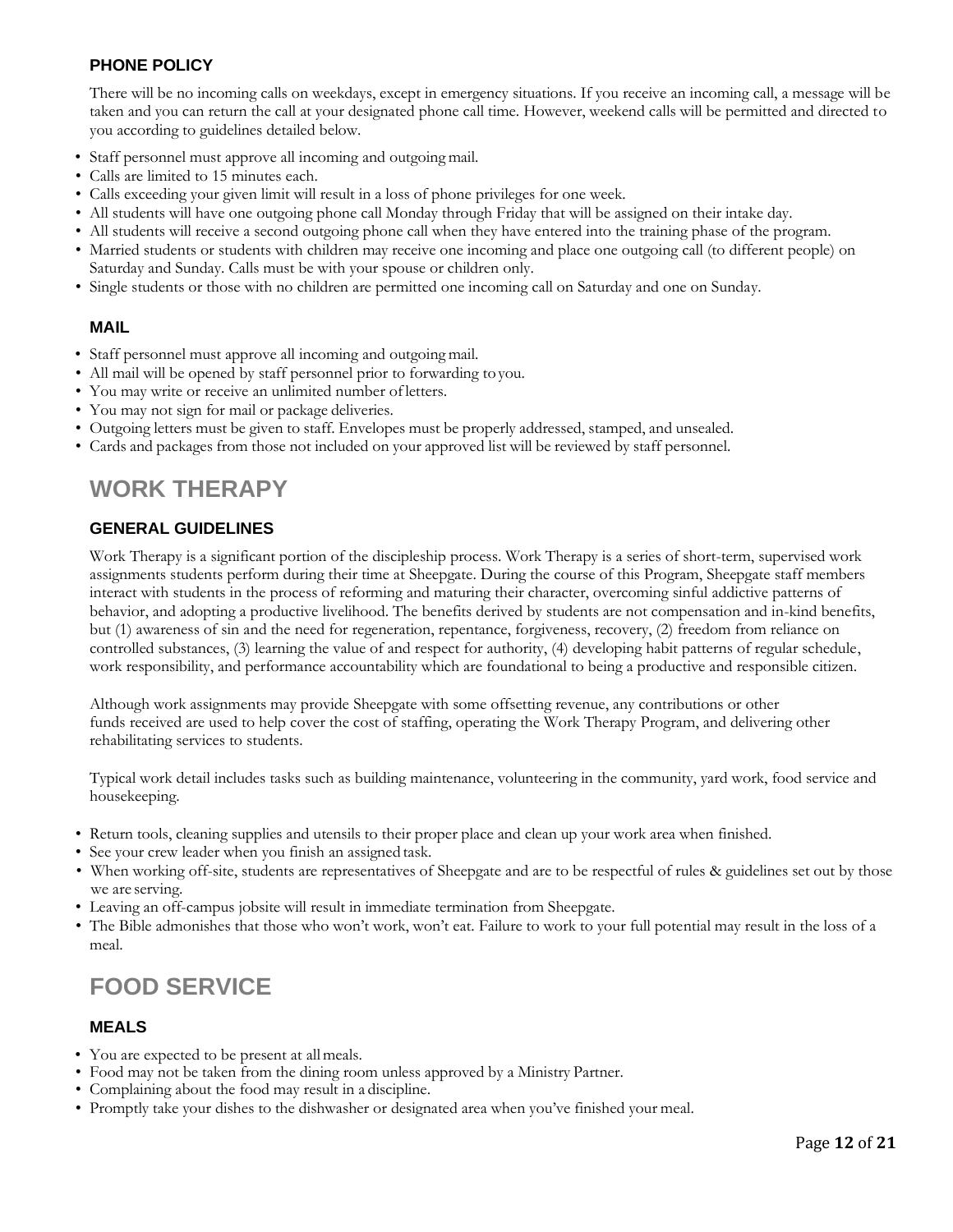#### **FOOD**

- <span id="page-12-0"></span>• The only food allowed on the dorm floor is hard candy and breath mints. Gum is not allowed.
- Food or snacks received by mail or during a visit should be consumed immediately. Leftover food will not be refrigerated or stored for you, but will be distributed by staff on-duty.
- Beverages are not allowed in bedrooms except water. Staff personnel may allow appropriate beverages for sick students.
- On special occasions, staff personnel may supervise other food or beverages in dormarea.

#### <span id="page-12-1"></span>**SOFT DRINKS AND COFFEE**

- If soft drinks are available you may consume them only at lunch or dinner.
- Soft drinks are not to be stored to consume later.
- When coffee is served at mealtime, you may have one standard-size cupful.
- Energy drinks are not permitted.
- If you get beverages while on a work crew or visit, they need to be disposed of before returning to Sheepgate.
- Only water during classes & personal study times.

#### **FASTING**

- <span id="page-12-2"></span>• You must have permission from staff personnel on duty to fast ameal.
- You must report to that meal, stay through prayer, and clear your dishes before leaving.
- See the Dean of Student Affairs if you want to go on an extended fast (more than a singlemeal).
- Because of health regulations, fasting is not allowed for the purpose of weight loss or pregnant women, and fasting of fluids is not permitted.

## <span id="page-12-3"></span>**LEISURE & FREE TIME**

#### <span id="page-12-4"></span>**RECREATION/EXERCISE**

- You are expected to participate in scheduled activities unless physically unable.
- You may not place bets on any activity or game.

#### **TV & BLU-RAY PLAYER**

- <span id="page-12-5"></span>• You must have permission from staff personnel on duty to watch videos.
- Certain televised events are permitted with permission from staff personnel on duty. Televisions are to be shut off during all commercials.
- <span id="page-12-6"></span>• Only designated senior students and staff are allowed to operate Blu-ray players, and televisions.

#### **STUDENT BOUNDARIES**

- Students may not go off of the Sheepgate property without an older designated student orstaff.
- If you are going to go for a walk notify staff, and check in after 30 minutes.

#### <span id="page-12-7"></span>**MUSIC**

- Do not bring tapes, CD's, videos , DVD's, or Blu-ray discs with you unless you intend to donate them to Sheepgate. Do not bring secular audiotapes or CD's with you.
- Personal CD players are permitted. This must be a handheld CD player with headphones, but must not include a built-in radio.
- Label your CD player in such a way that the identification is obvious and irremovable.
- Personal CD players may be used on the dorm floor only.
- iPods and mp3 players are not permitted.
- <span id="page-12-9"></span>• One resource at a time may be checked out of the music library, when available.

#### <span id="page-12-8"></span>**MUSICAL INSTRUMENTS**

- With permission, you may bring a musical instrument to Sheepgate; however, you may be limited in the amount of time you may play for the first severalmonths.
- Personal instruments will be kept in designated areas.
- Secure permission from staff personnel on duty when you want to play. Consideration will be based upon the time of day, your privilege level, and what other activities are going on at the time.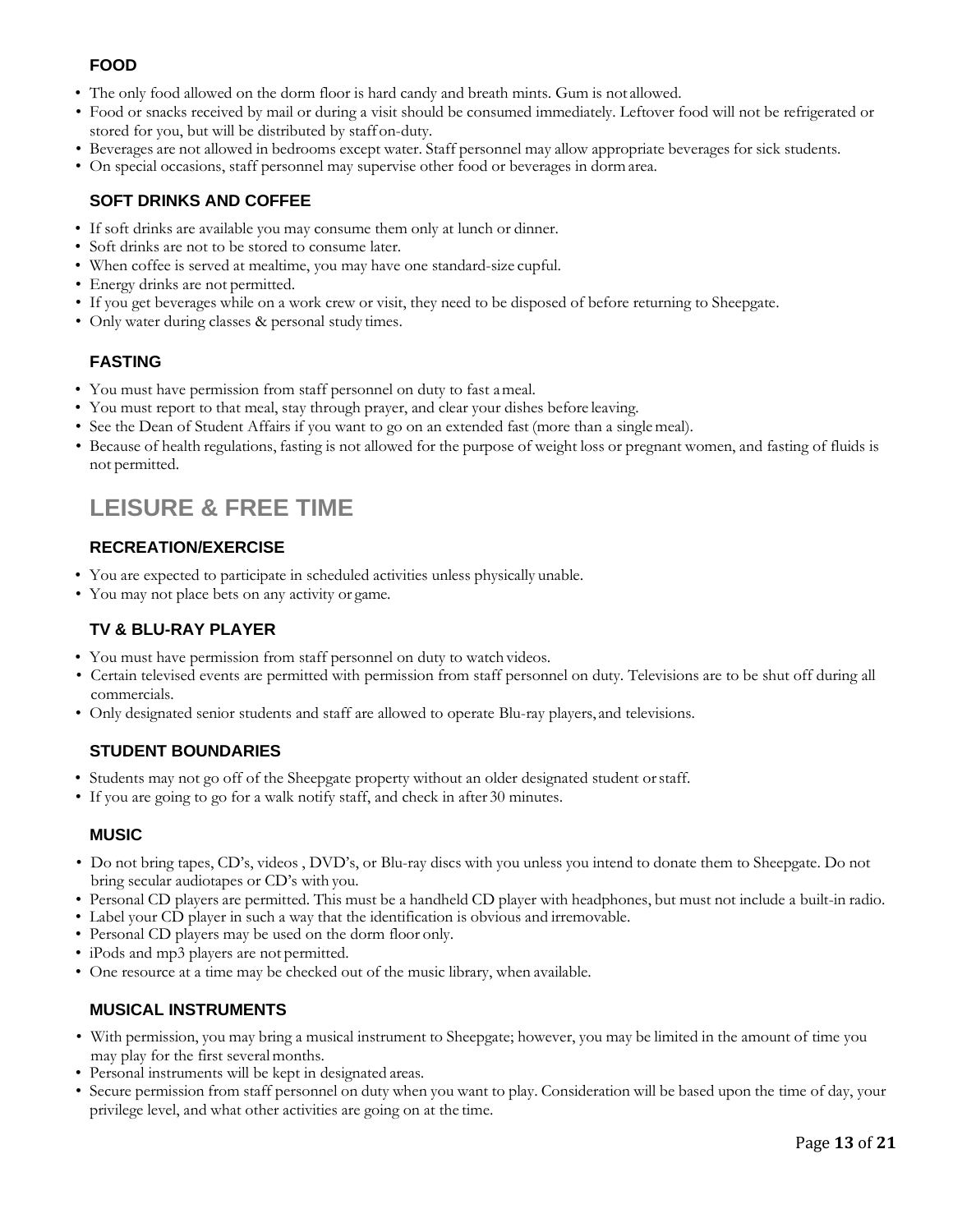• You may not play instruments belonging to others without specific permission each time.

# <span id="page-13-0"></span>**EDUCATION**

#### <span id="page-13-1"></span>**GED**

If you have not received a high school diploma, GED, or completed HiSET prior to entry in Sheepgate, you will be required to obtain a GED through weekly classes, homework assignments, and tests.

#### <span id="page-13-3"></span><span id="page-13-2"></span>**ADULT LITERACY**

The Adult Literacy program begins with a diagnostic test you will take upon entering the program. You will receive remedial help with reading and writing as needed.

#### <span id="page-13-4"></span>**P.S.N.L (PERSONAL STUDIES for NEW LIFE WITH CHRIST)**

Sheepgate offers individual courses of study tailored to help you grow spiritually. These consist of a mixture of resources – videos, audio recordings, books, scripture aids, etc.

#### <span id="page-13-5"></span>**LECTURE CLASSES**

Sheepgate provides tracks of lecture classes for students. One track is geared toward Induction Phase students while the other is geared toward Training Phase. Students are responsible to attend lecture classes as assigned, take notes, and complete corresponding tests. In the event that a lecture is missed due to illness, pass, or other circumstance, meet with your teacher to determine the best way to make up the class. These may be used under the following conditions:

- Students are to attend each lecture as it's presented live interaction with others is better than a recording.
- In case of a flunked test, you must retake the class next time it's offered.
- <span id="page-13-6"></span>• Make arrangements for make-up tests with the Education Coordinator.

### **LIFE AT SHEEPGATE**

The following section contains general things you need to know about life at Sheepgate.

#### **WEEKLY SCHEDULE**

- <span id="page-13-7"></span>• There is a weekly schedule posted showing classes, work and activities for every student.
- Schedules are balanced to provide you with an even mix of ministry, education and work-study experience as well as adequate free time and rest.
- The general weekly schedule is included on the final page of this manual. At various times throughout the year, we alter the schedule to accommodate special events. The best thing to remember is to be flexible.
- To provide a point of reference, we've included the following breakdown illustrating how time might be spent outside of Sheepgate versus in Sheepgate.

#### <span id="page-13-9"></span>**WAKE UP**

- <span id="page-13-8"></span>• Wake-up time is according to the daily schedule on the last page of these guidelines.
- You are to get out of bed immediately.
- You must make your bed and straighten your area before leaving your room.
- Be considerate of others who may be sleeping or having personal devotions.
- You must come downstairs for breakfast every day, even if you're fasting.

#### **QUIET TIME/LIGHTS OUT**

- <span id="page-13-10"></span>• Quiet time begins 30 minutes prior to lights out. This is Bible-reading time.
- You are to be sitting up in bed during this readingtime.
- You are responsible for taking care of all your business by 9:30pm Sunday through Thursday and by 10:00pm on Friday.
- At 9:45 pm (10:15 pm on Friday) you must be dressed for bed and begin your Quiet Time.
- There is no sleeping, talking, walking around, reading books or devotionals, or studying class material allowed during Quiet Time.
- Go to the restroom before lights out! You can use the restroom 30 minutes after lights-out.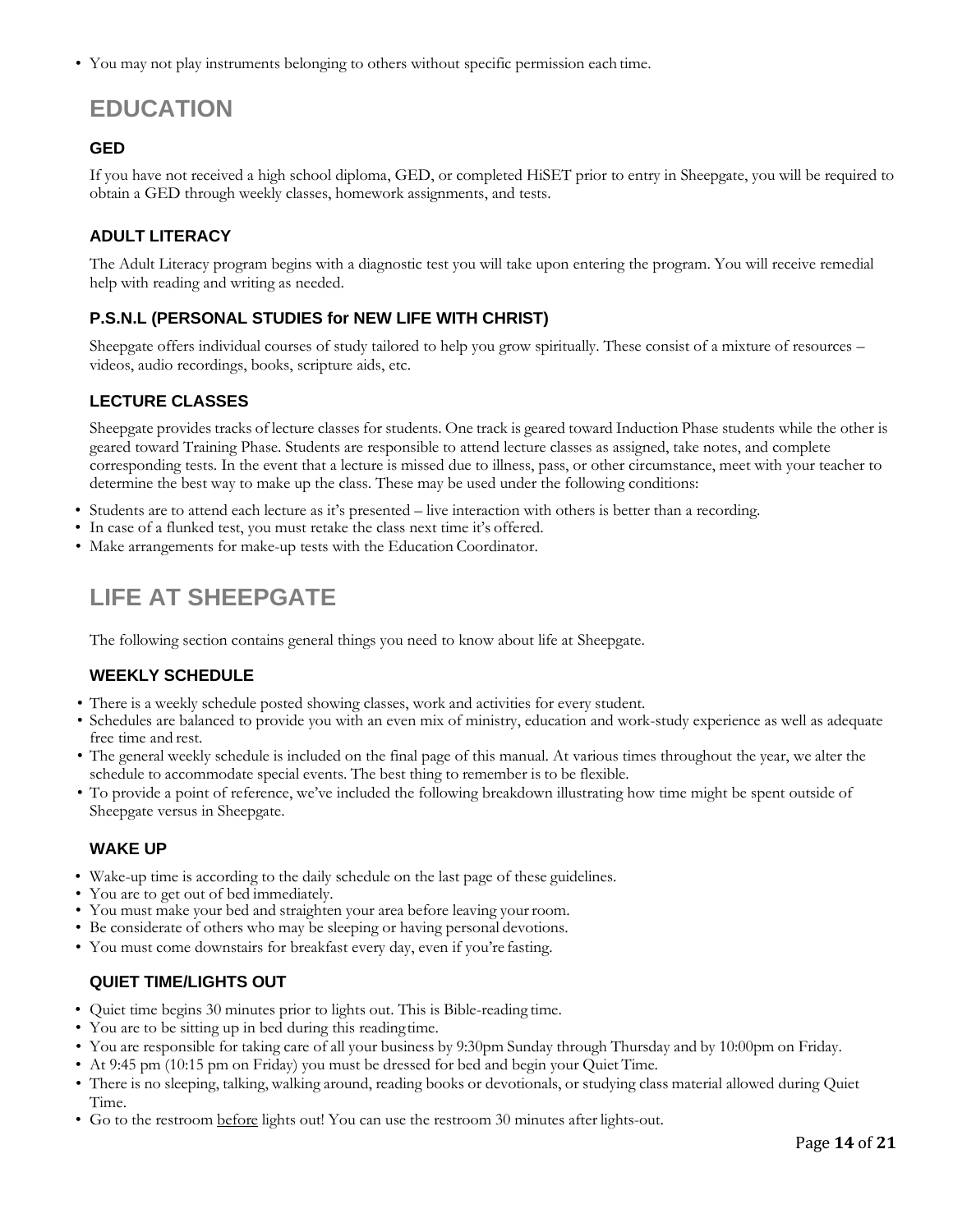• Lights will be turned off immediately following Quiet Time. There is to be no talking atthis time.

#### <span id="page-14-0"></span>**LAUNDRY**

- We suggest you identify clothing with a permanent marker.
- You are responsible for getting your laundry hamper to the laundry room and picking it up (including any hanging clothes) on the assigned day and time. See the bulletin board in order to know your assigned laundry day.
- Sheepgate is not responsible for lost or damageditems.
- You might want to leave expensive or very nice clothing at home.
- If you receive someone else's clothing from the laundry room, simply return it to the owner or a staffmember.

#### **ROOM RULES**

- <span id="page-14-1"></span>• Your bedroom door must remain at least halfway open at all times.
- No items are to be brought into the room without permission and inspection from staff personnel.
- Toiletries are to be stored in your hygiene bin in the dressing room. However, you may store extra hygiene supplies in the bin under your bed.
- You may have one book at a time in your room. It is to be stored in the bin under the bed only.
- There is to be nothing stored under your mattress or around the sides of it.
- You may not use other's belongings without permission of staff personnel.
- You may not trade, sell or give away personal items without permission from staff personnel.
- Periodic inspections will be made without notice.
- You may store necessary items in designated places only (under bed containers, study carrels). You may not store clothing or other items in your luggage.
- Sheets and blankets are not to be hung over bunks in such a way that they cover the bottombunk.
- You may not open or close the windows- Ministry Partners will take care ofthis.

#### <span id="page-14-2"></span>**STUDENT MONITOR**

The Student Monitor is a student who has demonstrated spiritual growth and leadership potential. The monitor is responsible to set a positive example for others by…

- Announcing wake-up at times shown on the daily schedule. She will turn the room lights on and make sure everyone is awake.
- The monitor holds others accountable, and is held accountable herself.
- <span id="page-14-3"></span>• The monitor serves meals to sick students before eating her own meal.

#### **SHEEPGATE ACTIVITIES**

- You must be on time for all activities. You'll learn the system within your first couple days. Study hall, work meetings and other regularly scheduled activities will not necessarily be announced over the public address system.
- Use the restroom prior to the start of special activities. You will not be allowed to leave during an activity, except in the case of illness. Notify staff personnel on duty if this is the case.
- When activities take place outside of Sheepgate, you must remain with the group at all times. Leaving the group without permission from staff personnel on duty will result indismissal.

#### **CHURCH ACTIVITIES**

- <span id="page-14-4"></span>• You must congregate in the dining room when waiting to leave for church or other events.
- You will attend church services and other activities as a group with other Sheepgate students. Stay with the group at all times.
- You may take a Bible, notebook, and pen to church; no other books are permitted unless they're part of a Sunday School class.
- When praying for others, do not lay hands on men.
- Do not submit written or verbal prayer requests to the church or individuals concerning financial or material needs. Speak to staff personnel about these needs.
- You may take cough drops, lozenges and breath mints to church and other special activities. Gum is not allowed.
- Staff personnel on duty will direct you to seats. Sit in the first available seat within our section—do not wait for a special place or save seats for others.
- When riding to church with others (staff personnel, out-visits, etc.), you must return in the same vehicle in which you arrived.
- Use the restroom before church and chapel services, Sunday School classes, and special events.
- If you need to use the restroom, you must go with anotherstudent.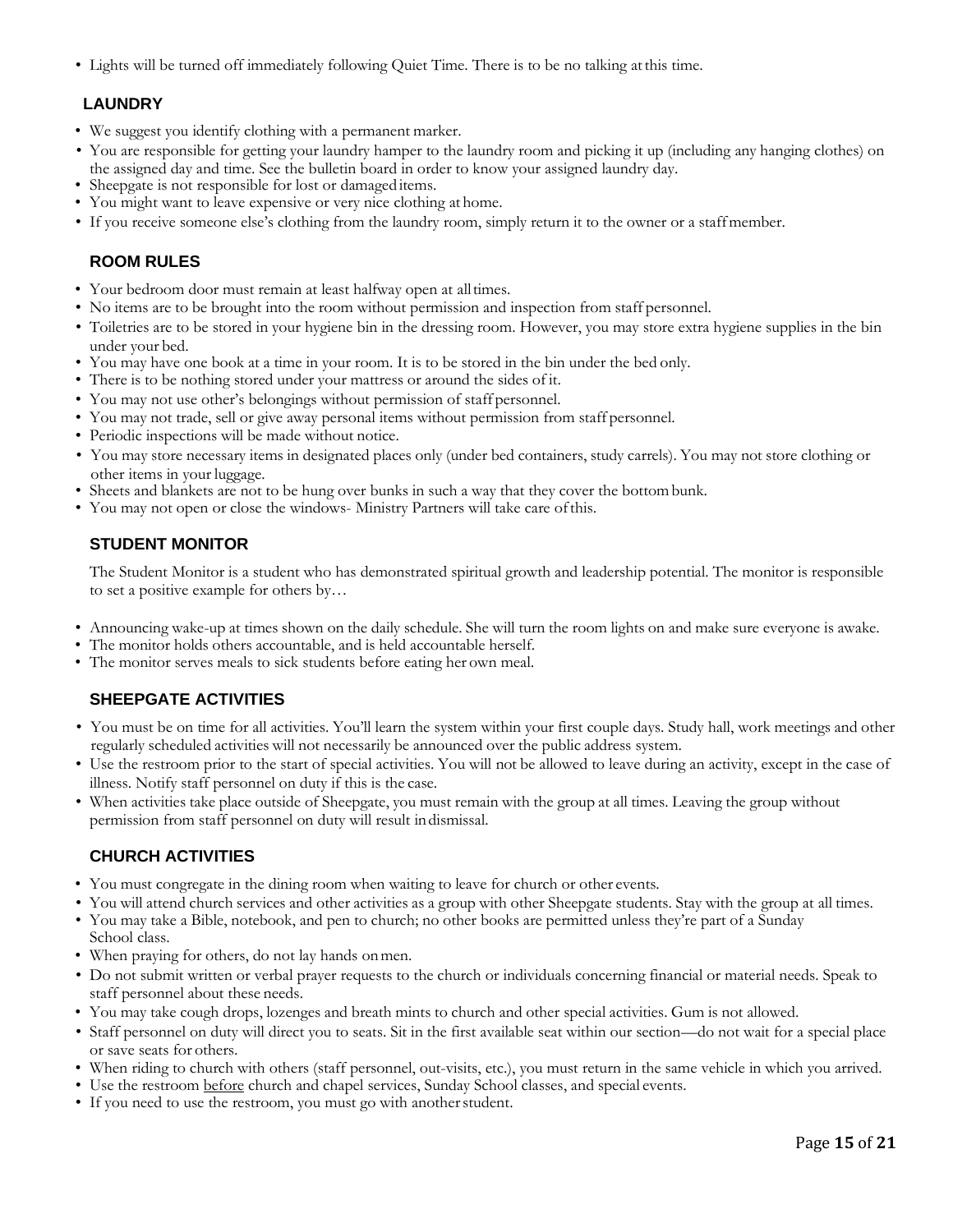• Talk to the Dean of Student Affairs about husbands and family members attending church services where Sheepgate will be present.

#### <span id="page-15-0"></span>**CONFIDENTIALITY**

- Without your signed consent, we will not acknowledge to anyone outside of Sheepgate whether or not you are, or ever have been enrolled.
- Sheepgate has a policy of confidentiality pertaining to all student conversations with staff, meetings, correspondence and other internal transactions.
- Knowledge concerning students or their circumstances as a result of a relationship with a staff is considered confidential and will not be disclosed to persons or family members outside the ministry without the student's signed consent.
- Sheepgate has a legal requirement to report all instances or confessions of child abuse or suspected child abuse to proper local authorities.
- In a life-threatening situation, we will only release pertinent medical information to those medical personnel responsible for your safety. We will inform you of this eventASAP.
- Information may be provided to Law Enforcement Officers directly relating to your commission of crime on the ministry premises or against staff, or the threat to commit such a crime.
- <span id="page-15-1"></span>• By order of competent jurisdiction, some information may be released without your consent.

#### **STUDENT FINANCES**

- Because Sheepgate houses and feeds all students, 50% of any disability income will be paid to Sheepgate while you're in the program. If you have outstanding debts, the remainder will be used to meet those obligations.
- Most of the personal care products we have at Sheepgate have been donated and are for the use of those who wouldn't otherwise receive them. If you have funds in your student account, you are expected to purchase your own supplies rather than using these donated items.
- Do not bring checkbooks or credit cards with you.
- You may keep up to \$50 cash in your student account at one time.
- Checks sent to you will be returned. We will accept cash or money orders only.
- Money orders sent to you in the amount of \$50 or less will be cashed by Sheepgate, and the full amount deposited into your account.
- You will be allowed to carry \$4 on your person per week for soft drinks orsnacks.
- To withdraw money from your account, you must see staff on duty in advance.
- When money is withdrawn for a pass or visit, you are expected to return with receipts for your purchases. Receipts and cash must be submitted to staff on duty, who will verify these and notify the Dean of Student Affairs.
- Student accounts are reconciled monthly by one of the MinistryPartners.
- Upon leaving the program, your money will be returned to you, minus outstanding repair costs for any damage done to Sheepgate property.

#### <span id="page-15-2"></span>**PHOTOS**

- Photos must be of those on your approved caller list: close family members, pastoral staff, and female friends of positive influence. Any photos in your possession (including wallets) must be approved by one of the Ministry Partners.
- Pictures taken while you are here also need to be approved by one of the MinistryPartners.

#### <span id="page-15-3"></span>**EMERGENCY PROCEDURES**

For everyone's safety, Sheepgate has emergency procedures in place in the event of fire. We schedule random fire drills throughout the calendar year to check fire detection systems as well as evacuation procedures.

- When the fire alarm sounds, you are to leave the building immediately in an orderly fashion.
- All students, staff, guests, and families must leave the building—there are no exceptions!
- Everyone is to congregate in front of the building in the openfield.
- Roll call will be taken to account for all students, staff, guests, and families.
- Designated staff are responsible to remain inside to investigate each alarm.
- Staff will give an all clear when it is safe to re-enter the building.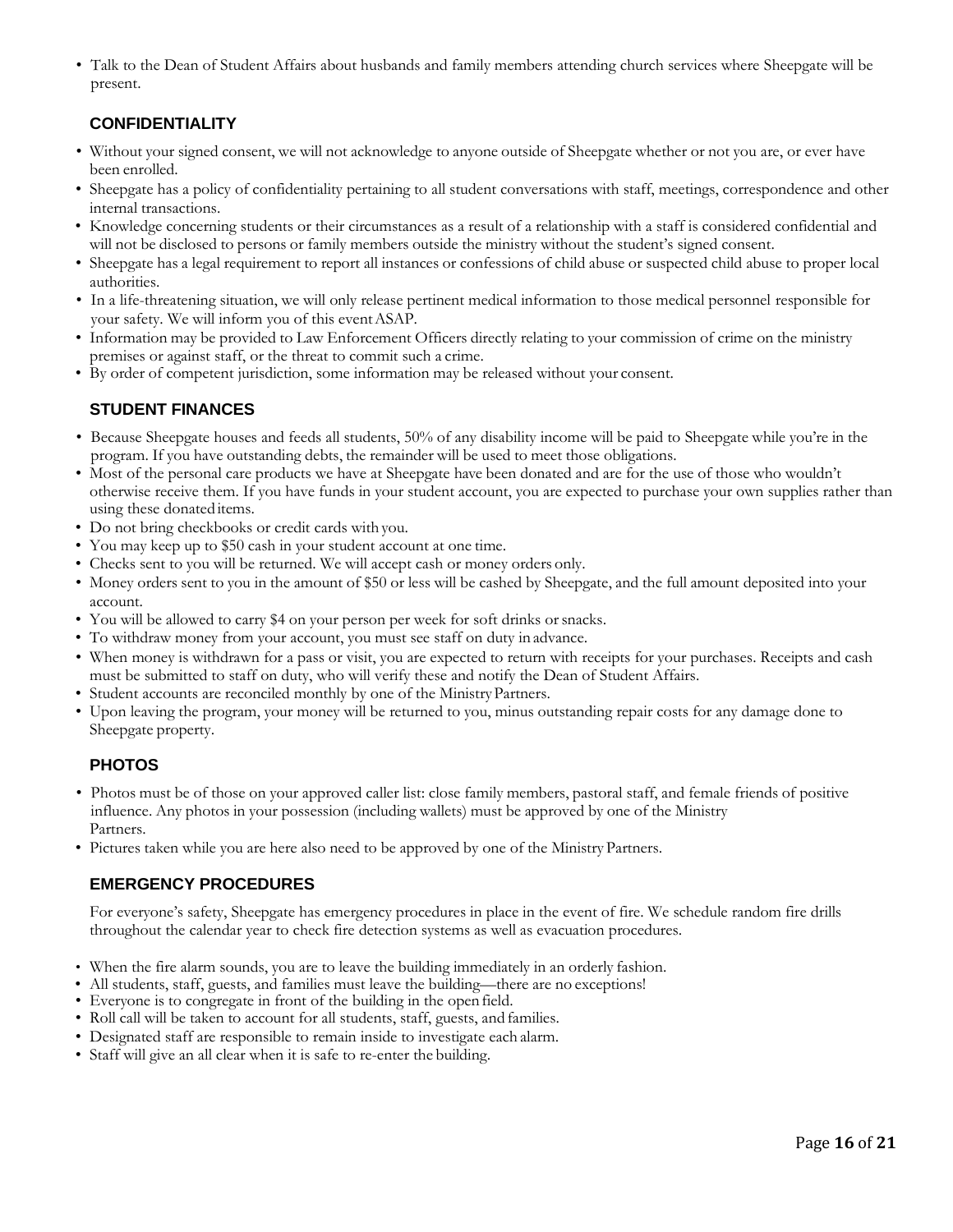#### <span id="page-16-0"></span>**BLESSING ROOM**

We do not have a Blessings Room at this time, but if you are in need of an item please notify staff and they can try to connect with the right places.

#### <span id="page-16-1"></span>**GUIDANCE & ADVICE**

If you have a problem, see one of the Program Staff who will arrange for you to see a mentor. If it's urgent, see staff on duty.

#### <span id="page-16-2"></span>**DISCIPLINE**

Please remember the rules are here for your benefit. When you break these rules, problem areas in your life are brought to the surface. In order to grow from these incidents, discipline will be given when necessary. Remember that discipline is not punishment to make you miserable, but is a means by which you can overcome problem areas and grow in your Christian life. Various means of discipline may be employed in the hopes of bringing growth. These include loss of privileges, written assignments, extra work, probation, etc.

#### <span id="page-16-3"></span>**DEALING WITH CONFLICT**

When there are problems with others, read and apply (in this order) Matthew 7:1-5 and Matthew 18:15-17.

#### <span id="page-16-4"></span>**STUDENT RIGHTS**

You have the right to a humane and safe environment free from abuse, neglect, and exploitation. You shall not be detained against your legal consenter's will. You shall be granted dignity and personal privacy.

You have the right to give informed consent or refuse treatment or medication and to be advised of the consequences of such a decision. You have the right to know about the cost and third party coverage of treatment, including any limitations on the duration of services.

If you feel any of these rights are violated or if you feel you have been discriminated against because of race, color, national origin, physical disability or age, you should file a grievance (The grievance procedure is explained in the next section).

- Complete a Grievance Report form. Forms may be obtained from one of the Program Staff. Assistance in completing the form will be provided upon request.
- The student or his designated representative should submit the grievance directly to one of the Program Staff.
- The date and time the grievance is received shall be annotated on the grievance form. The student shall receive an initial response within 72 hours (three days) following the receipt of the Grievance Report.
- An immediate investigation of the facts supporting or disproving the complaint or grievance shall be conducted.
- Upon completion of the investigation, the student shall receive a written copy of the investigation results and any action taken. The originals shall be kept in the student's file.
	- A Grievance Report is included on the following page.

#### <span id="page-16-5"></span>**TERMINATION**

Following are guidelines related to premature departure from the program:

- If you leave the property without permission, you are immediately terminated from the program. This includes leaving a visit or jobsite away from Sheepgate withoutpermission.
- You must return your class notebook, library books and any other items belonging to Sheepgate.
- Staff personnel must help you pack and accompany you to the bus station or one of the public facilities in Beatrice during normal business hours. Prior to departure, you need to follow the Sheepgate rules—if you do not comply, we will call the police. We will facilitate your leaving as soon as possible during the workday, but will not necessarily rearrange schedules to make this happen.
- If a bus ticket is necessary, Sheepgate will purchase a non-refundable ticket.
- You need to take all personal possessions with you. Sheepgate will not be held responsible for anything left behind. Your personal belongings cannot be guaranteed by the program in regard to safety, loss or damage. If you leave, Sheepgate is under no obligation to protect or hold your property for you, but will take reasonable measure to secure any such properties. An attempt to reclaim any left items must be within 7 days after departure. No reclamation will be considered beyond 7 days and at that time all items will become the property and responsibility of Sheepgate. Personal belongings will not be shipped unless you leave money to cover these costs.

C.O.D. mail will not be utilized.

• A one-month waiting period will go into effect before you will be considered for readmission. Readmission is not guaranteed.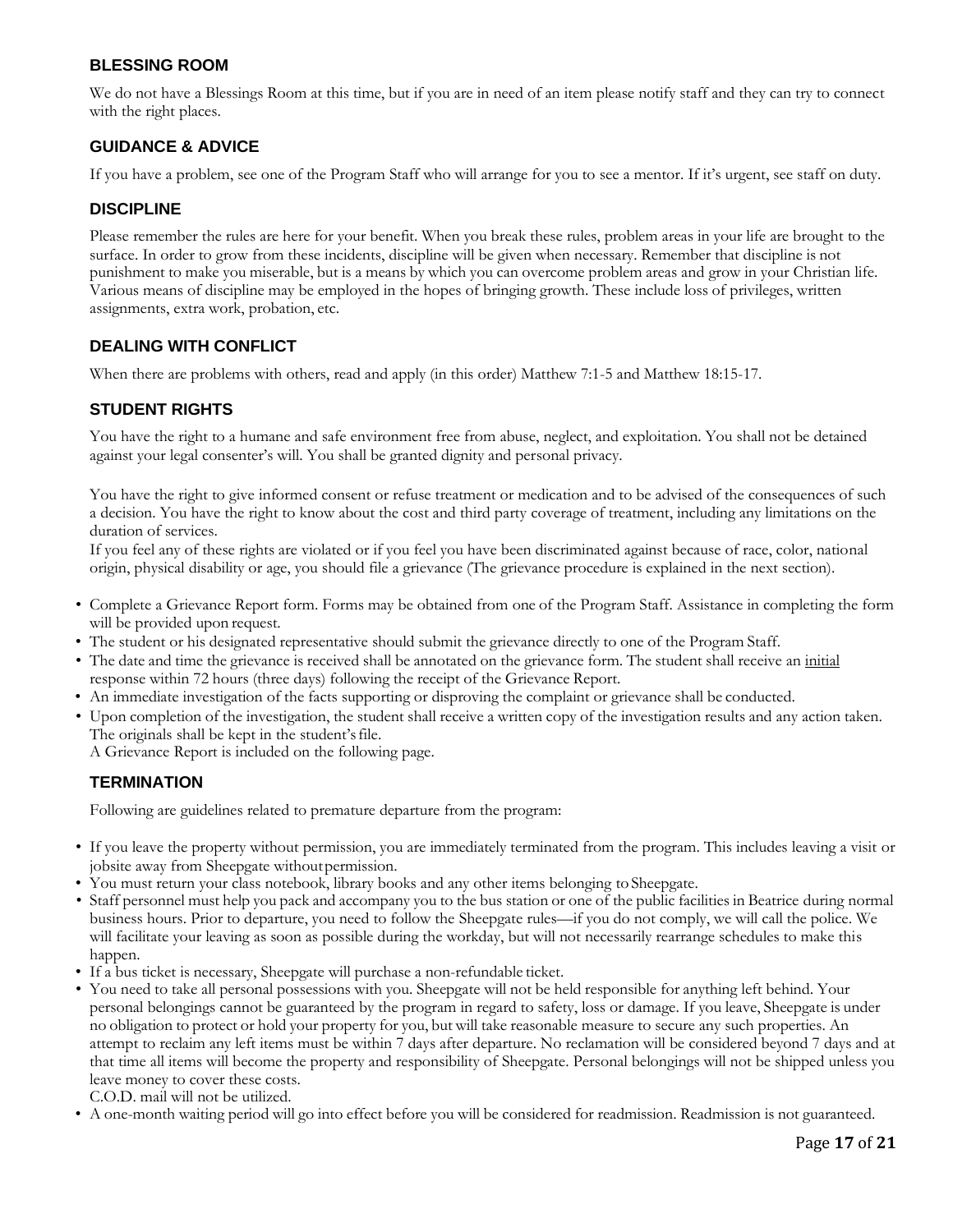- If you are readmitted, you will start the program over without credit for previous time spent at this, or any other Adult and Teen Challenge program. There will be a four-week adjustment period instead oftwo.
- Students who leave prior to completion of the program will not be allowed to attend Sheepgate functions or visit with staff at the center without express permission of theDirector.
- You are not to speak to any student who has dropped out or been dismissed.
- You are not to have contact with students who have been terminated.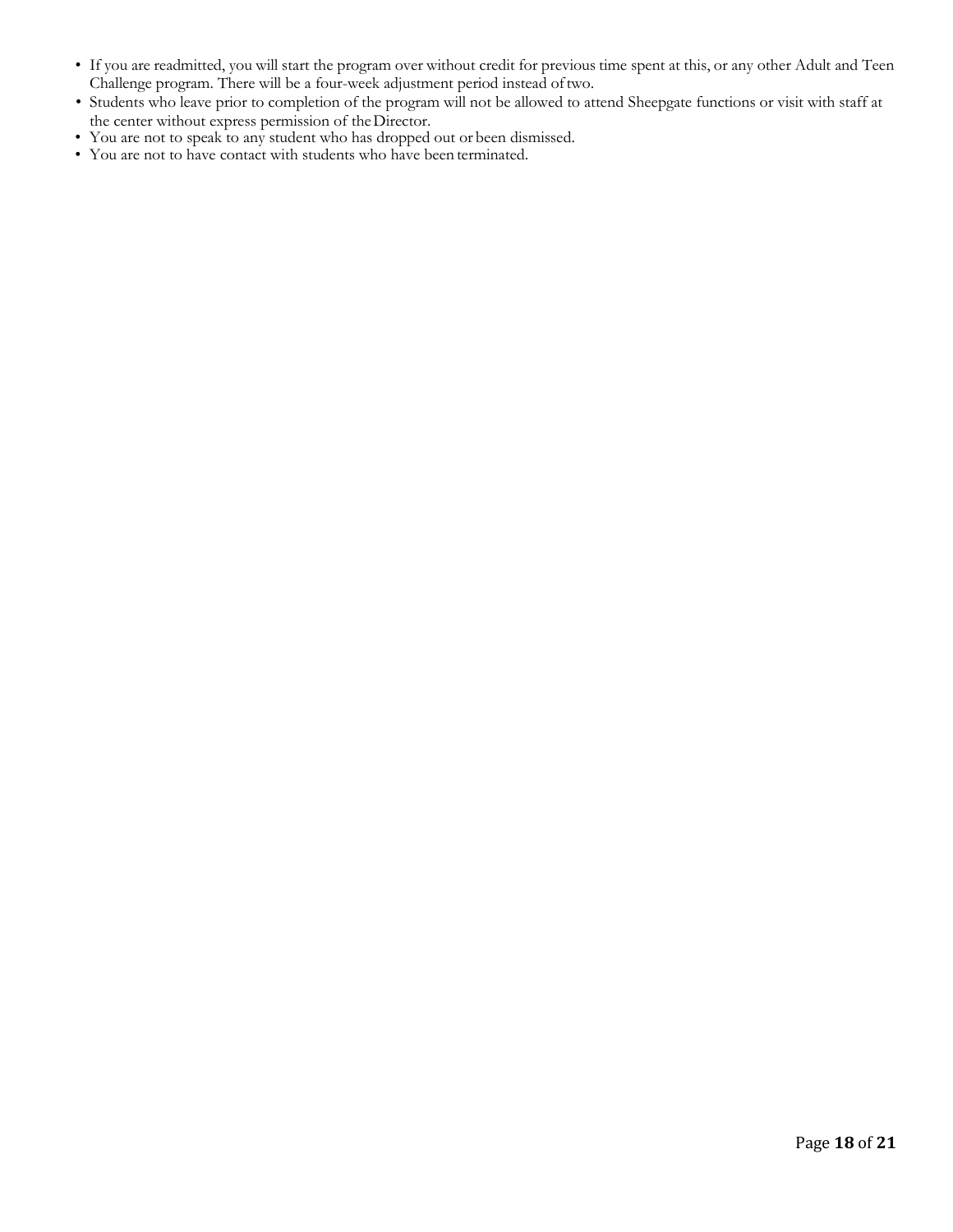#### **Grievance Report**

| Student's Name: | Date of Incident: |
|-----------------|-------------------|
|                 |                   |

Level: I1 I2 T1 T2 RE

Certain rights are guaranteed to all students. They are outlined in the Student Guidelines under "Student Rights". A copy of the Student Guidelines is provided to each student at or before admission. Students should only file a grievance if one of these rights are violated, or they are discriminated against because of race, color, national origin, physical disability, or age.

Concerns not related to the "Student's Rights" should be addressed with Student Affairs instead of using the Grievance Report form.

When filing a grievance, the student should personally deliver the form to Student Affairs. If Student Affairs are unavailable, give the form directly to the Program Coordinator.

**Nature of my Grievance:** (Provide as much detail as possible – Use the reverse side if needed)

Student Signature: Date: Date: Date:

Student Affairs shall provide an initial response to the above individual with 72 hours of receiving this grievance. Upon completion of the investigation, the student shall receive a written copy of the investigation results and any action taken. The originals will also be placed in the student's file.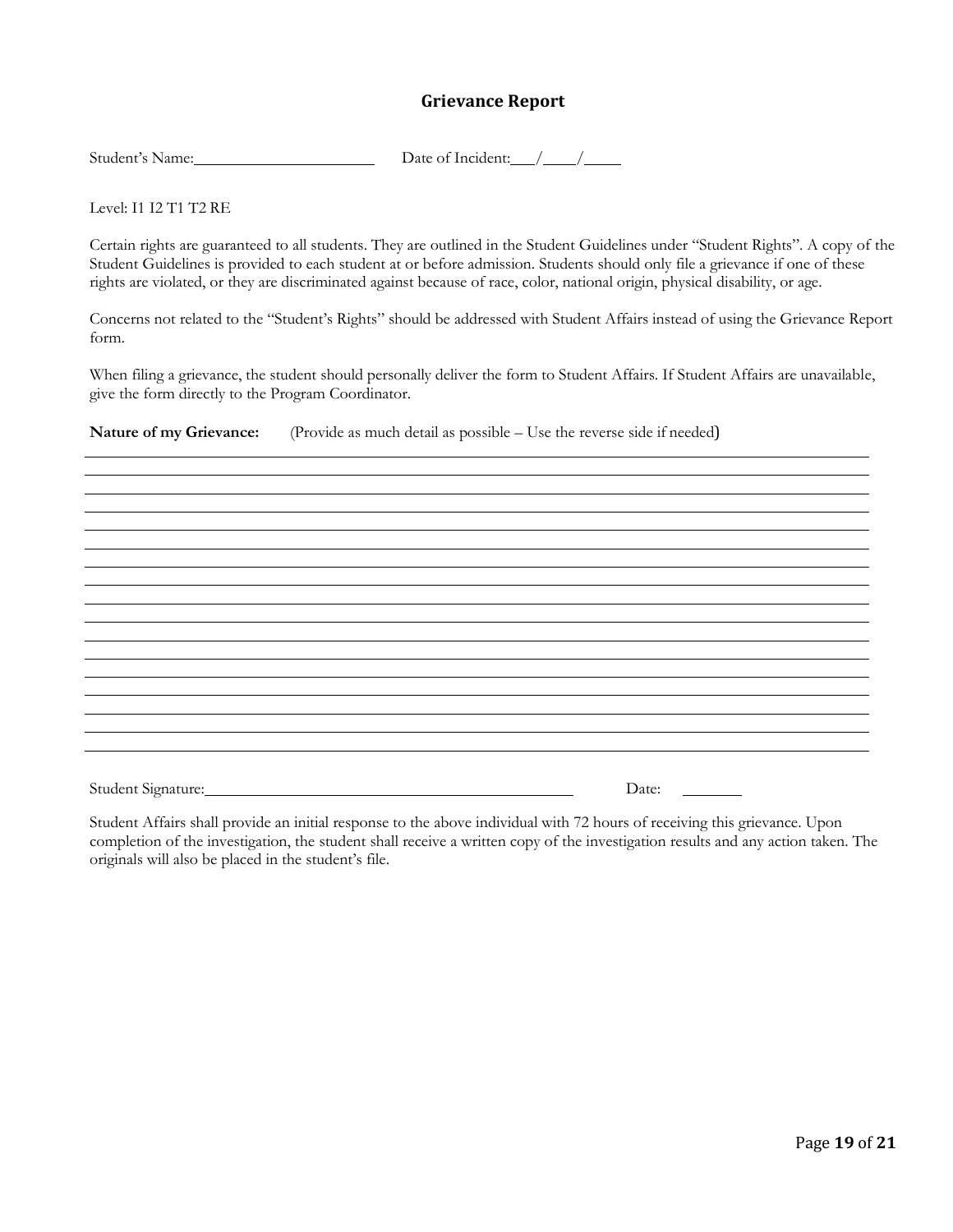### **Prohibited Medications**

<span id="page-19-0"></span>Sheepgate prohibits the use of all addictive medications due to their interference with the recovery process. Applicants must agree to our medication policy, and request a titration/taper schedule from a Health Care Provider for his/her current prohibited medication so that it may not be stopped abruptly.

#### **Sheepgate policy requires that titrations/tapers be completed as quickly as reasonably possible under the supervision of your physician.**

In the rare circumstance that an alternate medication is unavailable, Sheepgate is not an appropriate treatment option and a referral list of other treatment programs in the area will be provided.

#### **The following classifications of prohibited medications include but are not limited to:**

- Barbiturates (including those combined with acetaminophen, caffeine or asprin; e.g. Fiorocet, Fiorinal)
- **•** Benzodiazepines
- Medications used for the treatment of opiate dependence
- See prohibited medication list on next page for Suboxone taper exception
- Muscle relaxants
- Narcotic pain relievers and pain relievers with potential for dependence and abuse
- Due to the highly addictive nature of narcotic pain relievers and their potential to undermine the program **participants' recovery efforts and mindset, prescriptions written for these medications may be allowed for a limited time only, following a surgery or injury. A&TC nursing staff will work with residents and their health care providers following a surgery or injury to find other non-narcotic pain relievers that are permitted examples include ibuprofen and naproxen.**
- Performance enhancing steroids or supplements
- Prescribed or over the counter medications used specifically for weight loss.
- Sleep Aids: Melatonin
- Any and all herbal supplements must be approved **prior** to bringing themin.
- Stimulant medications used to treat Attention Deficit Disorder & AttentionDeficit/Hyperactivity Disorder
- Intuniv and Strattera are permitted.
- Smoking Cessation medication
- Only one (10 week) cycle of the nicotine patch is allowed. These patches are to be purchased by the client.

#### **Examples of prohibited medications.**

#### **Prohibited addictive medications include but are not limited to:**

- Only one (10 week) cycle of the nicotine patch is allowed. These patches are to be purchased by the client.
- Adderall (amphetamine mixed salts) or Adderall XR
- **•** Ambien or Ambien CR (zolpidem)
- Ativan (lorazepam)
- Chantix (vareniclin)
- Concerta (methylphenidate HCL)
- Cough medicine containing codeine
- Dalmane (flurazepam)
- **•** Darvocet-Darvocet N (propoxyphene)
- **•** Daytrana (methylphenidate HCL)
- Demerol (meperidine)
- Dexedrine (dextroamphetamine sulfate)
- Dilaudid
- Flexeril (cyclobenzaprine)
- Focalin (dexmethylphenidate HCL)